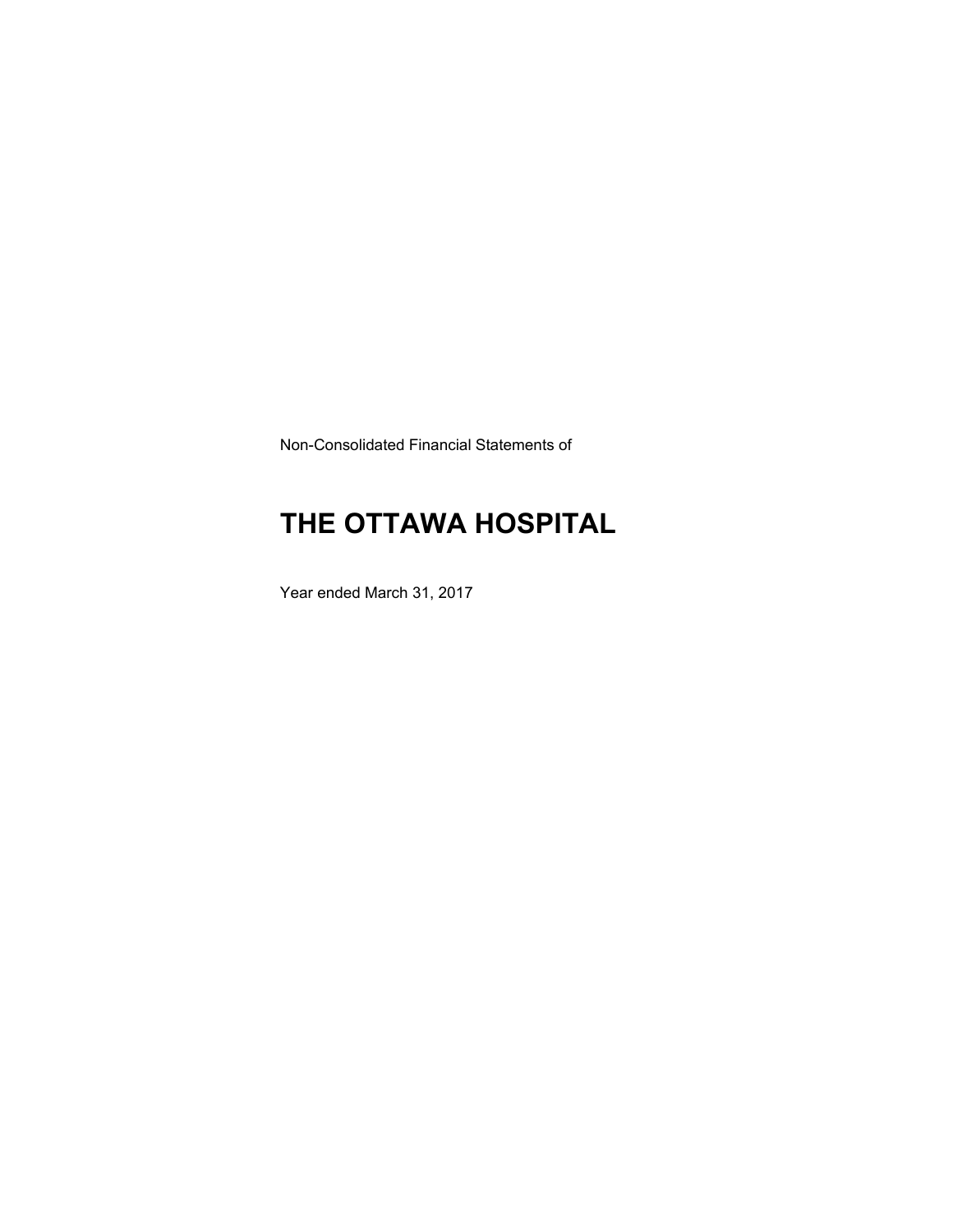Non-Consolidated Financial Statements

Year ended March 31, 2017

|                                                     | Page    |
|-----------------------------------------------------|---------|
| Independent Auditors' Report                        | $1 - 2$ |
| Non-Consolidated Statement of Financial Position    | 3       |
| Non-Consolidated Statement of Operations            | 4       |
| Non-Consolidated Statement of Changes in Net Assets | 5       |
| Non-Consolidated Statement of Cash Flows            | 6       |
| Notes to Non-Consolidated Financial Statements      | 7 - 25  |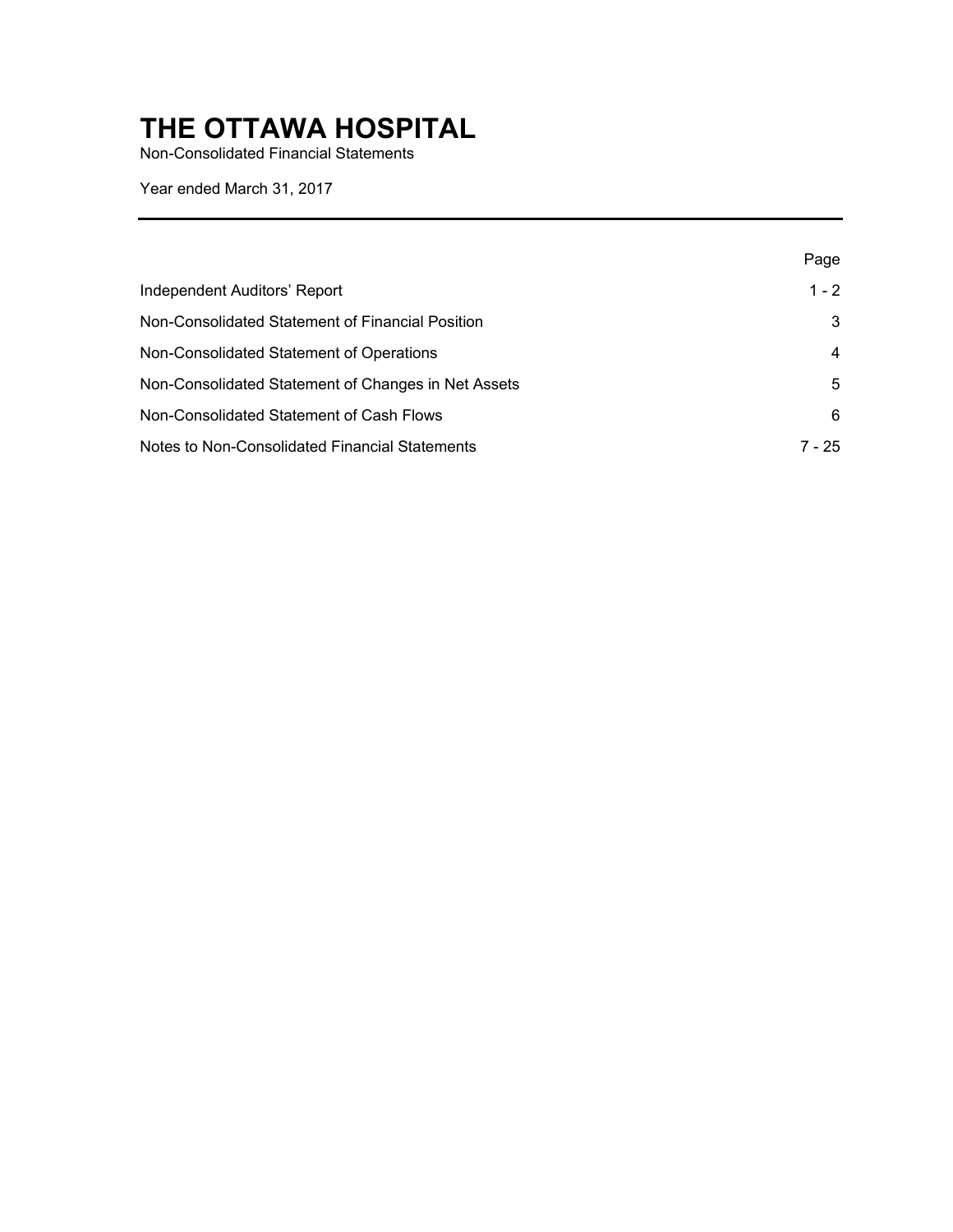

KPMG LLP 150 Elgin Street, Suite 1800 Ottawa ON K2P 2P8 Canada Telephone 613-212-5764 Fax 613-212-2896

# **INDEPENDENT AUDITORS' REPORT**

To the Board of Governors of The Ottawa Hospital and the Ministry of Health and Long-Term Care of Ontario

We have audited the accompanying non-consolidated financial statements of The Ottawa Hospital, which comprise the non-consolidated statement of financial position as at March 31, 2017, the non-consolidated statements of operations, changes in net assets and cash flows for the year then ended, and notes, comprising a summary of significant accounting policies and other explanatory information. The non-consolidated financial statements have been prepared by management in accordance with the basis of accounting described in note 1(a) to the non-consolidated financial statements to comply with the financial reporting requirements of the Ministry of Health and Long-Term Care of Ontario.

#### *Management's Responsibility for the Non-Consolidated Financial Statements*

Management is responsible for the preparation and fair presentation of these nonconsolidated financial statements in accordance with the basis of accounting described in note 1(a) to the non-consolidated financial statements, and for such internal control as management determines is necessary to enable the preparation of non-consolidated financial statements that are free from material misstatement, whether due to fraud or error.

#### *Auditors' Responsibility*

Our responsibility is to express an opinion on these non-consolidated financial statements based on our audit. We conducted our audit in accordance with Canadian generally accepted auditing standards. Those standards require that we comply with ethical requirements and plan and perform the audit to obtain reasonable assurance about whether the non-consolidated financial statements are free from material misstatement.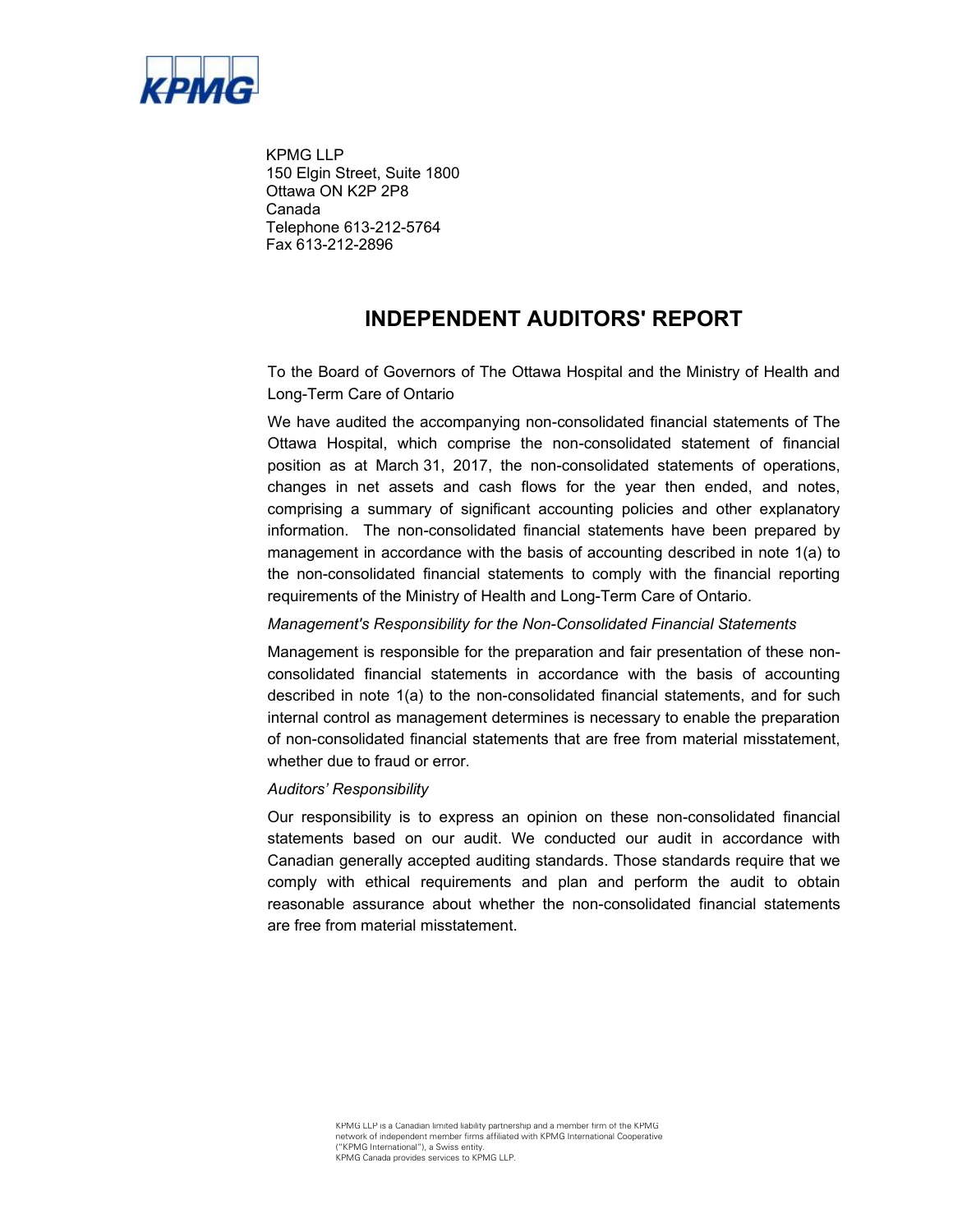

An audit involves performing procedures to obtain audit evidence about the amounts and disclosures in the non-consolidated financial statements. The procedures selected depend on our judgment, including the assessment of the risks of material misstatement of the non-consolidated financial statements, whether due to fraud or error. In making those risk assessments, we consider internal control relevant to the entity's preparation and fair presentation of the nonconsolidated financial statements in order to design audit procedures that are appropriate in the circumstances, but not for the purpose of expressing an opinion on the effectiveness of the entity's internal control. An audit also includes evaluating the appropriateness of accounting policies used and the reasonableness of accounting estimates made by management, as well as evaluating the overall presentation of the non-consolidated financial statements.

We believe that the audit evidence we have obtained is sufficient and appropriate to provide a basis for our audit opinion*.* 

#### *Opinion*

In our opinion, these non-consolidated financial statements present fairly, in all material respects, the non-consolidated financial position of The Ottawa Hospital as at March 31, 2017 and its non-consolidated results of operations, its nonconsolidated changes in net assets and its non-consolidated cash flows for the year then ended in accordance with the basis of accounting described in note 1(a).

#### *Basis of Accounting*

Without modifying our opinion, we draw attention to note 1(a) to the nonconsolidated financial statements, which describes the basis of accounting. The non-consolidated financial statements are prepared to assist The Ottawa Hospital to meet the requirements of the Ministry of Health and Long-Term Care of Ontario. As a result, the non-consolidated financial statements may not be suitable for another purpose.

#### *Other Matter*

The Ottawa Hospital has prepared a separate set of consolidated financial statements for the year ended March 31, 2017, in accordance with Canadian public sector accounting standards for government not-for-profit organizations, on which we issued a separate auditor's report to the Board of Governors of the Hospital dated June 7, 2017.

#### *Comparative Information*

The non-consolidated financial statements of The Ottawa Hospital as at and for the year ended March 31, 2016 were audited by another auditor who expressed an unmodified opinion on those statements on June 1, 2016.

 $KPMG$  11P

Chartered Professional Accountants, Licensed Public Accountants June 7, 2017 Ottawa, Canada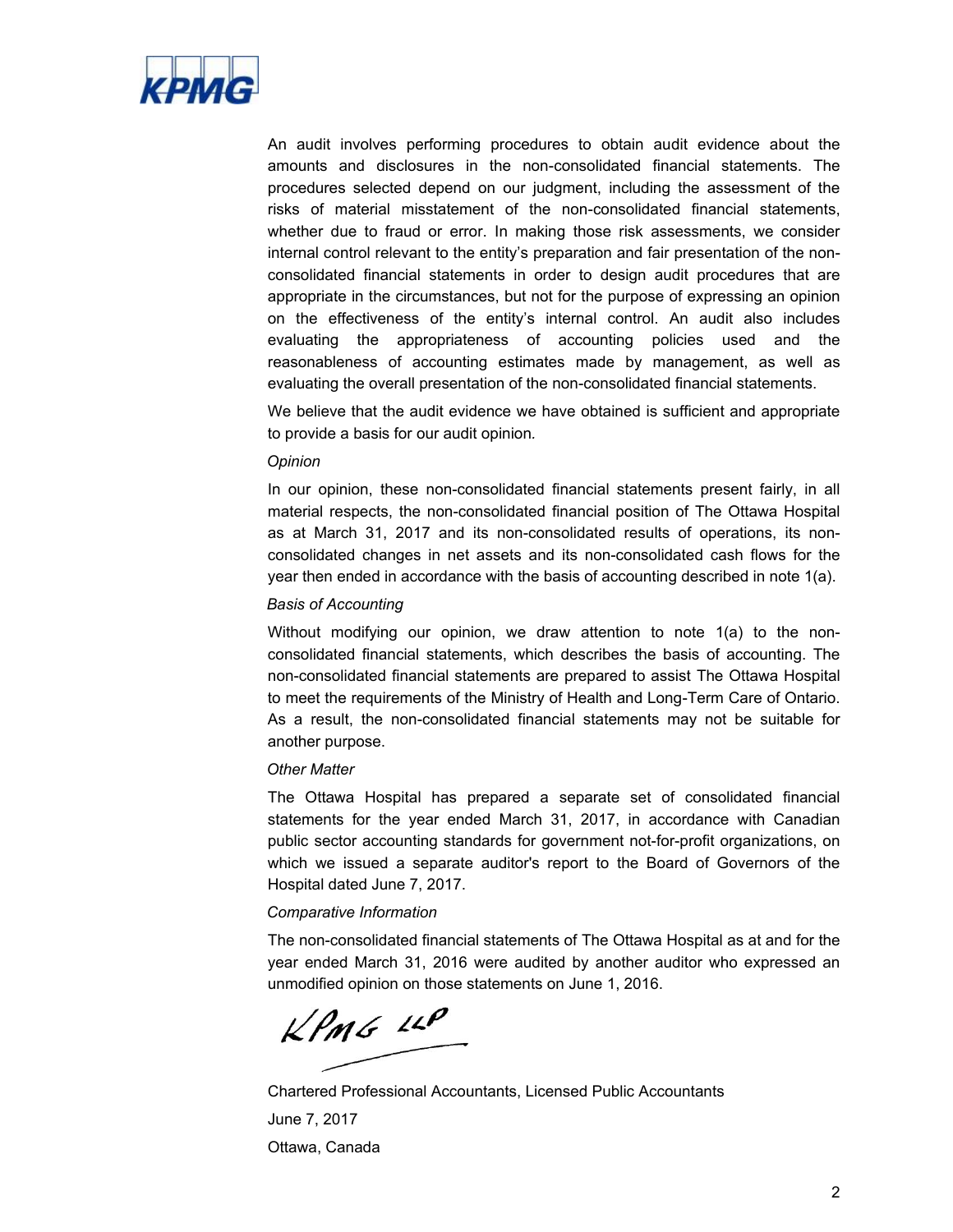Non-Consolidated Statement of Financial Position

March 31, 2017, with comparative information for 2016 (In thousands of dollars)

|                                                                                                                                                                      | 2017                                | 2016                                |
|----------------------------------------------------------------------------------------------------------------------------------------------------------------------|-------------------------------------|-------------------------------------|
| <b>Assets</b>                                                                                                                                                        |                                     |                                     |
| Current assets:<br>Cash                                                                                                                                              | \$<br>9,944                         | \$                                  |
| Short-term investments<br>Accounts receivable (note 2)<br>Inventories<br>Prepaid expenses                                                                            | 1,962<br>70,721<br>14,077<br>14,041 | 1,681<br>86,922<br>14,860<br>10,692 |
|                                                                                                                                                                      | 110,745                             | 114,155                             |
| Capital grants receivable (note 2)                                                                                                                                   | 10,892                              | 14,158                              |
| Assets restricted for capital purchases (note 3)                                                                                                                     | 95,910                              | 124,386                             |
| Capital assets (note 4)                                                                                                                                              | 560,921                             | 578,884                             |
| Funds held in trust (note 5)                                                                                                                                         | 30,658                              | 31,072                              |
|                                                                                                                                                                      | \$<br>809,126                       | \$<br>862,655                       |
| <b>Liabilities and Net Assets</b><br><b>Current liabilities:</b><br>Bank indebtedness (note 6)<br>Accounts payable and accrued liabilities<br>Deferred contributions | \$<br>169,635<br>6,513              | \$<br>38,992<br>181,559<br>9,818    |
|                                                                                                                                                                      | 176,148                             | 230,369                             |
| Employee future benefits (note 7)                                                                                                                                    | 55,332                              | 52,967                              |
| Deferred contributions related to capital assets (note 8)                                                                                                            | 419,791                             | 419,848                             |
| Funds held in trust (note 5)                                                                                                                                         | 30,658                              | 31,072                              |
| Net assets:<br>Investment in capital assets (note 9)<br>Unrestricted deficiency                                                                                      | 205,770<br>(78, 573)                | 220,703<br>(92, 304)                |
| Commitments, contingencies and guarantees (note 13)                                                                                                                  | 127,197                             | 128,399                             |
|                                                                                                                                                                      | \$<br>809,126                       | \$<br>862,655                       |
|                                                                                                                                                                      |                                     |                                     |
| See accompanying notes to non-consolidated financial statements.                                                                                                     |                                     |                                     |
| On behalf of the Board:                                                                                                                                              |                                     |                                     |
|                                                                                                                                                                      |                                     |                                     |

 $\frac{94}{\sqrt{100}}$   $\frac{1}{\sqrt{100}}$  Chairman  $\frac{1}{\sqrt{100}}$  President and CEO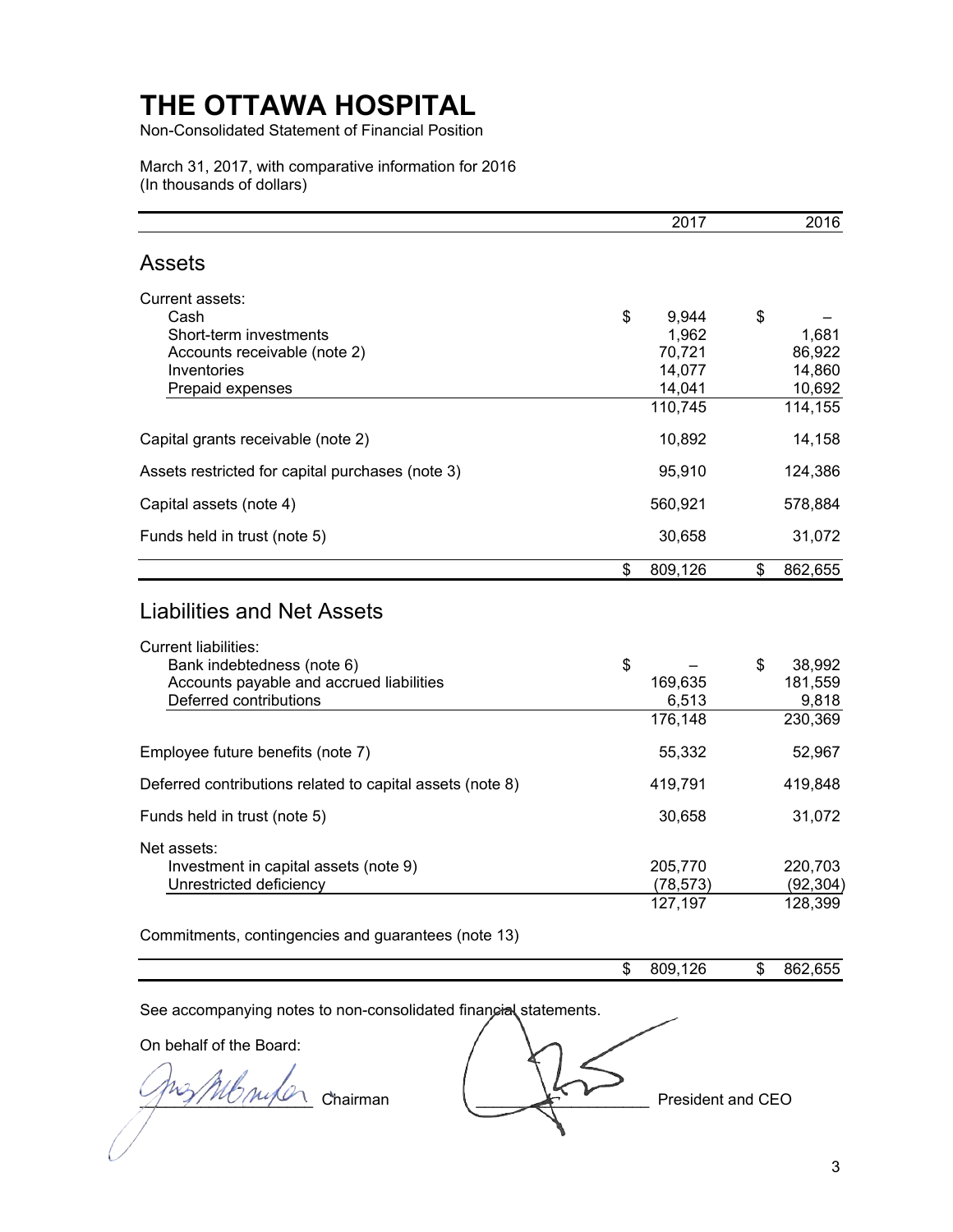Non-Consolidated Statement of Operations

Year ended March 31, 2017, with comparative information for 2016 (In thousands of dollars)

|                                                         | $201\overline{7}$ | 2016          |
|---------------------------------------------------------|-------------------|---------------|
| Revenue:                                                |                   |               |
| Ministry of Health and Long-Term Care                   | \$<br>882,428     | 865,839<br>\$ |
| <b>Patient services</b>                                 | 125,103           | 123,140       |
| Recoveries and other operating                          | 62,442            | 66,055        |
| Preferred accommodation                                 | 10,289            | 10,566        |
| <b>Marketed services</b>                                | 7,694             | 7,370         |
| Investment                                              | 1,498             | 1,409         |
| Amortization of deferred contributions related          |                   |               |
| to equipment (note 8)                                   | 7,163             | 7,020         |
| ConnectingOntario Northern and Eastern Region program   |                   |               |
| (note $14$ )                                            | 8,359             | 6,987         |
|                                                         | 1,104,976         | 1,088,386     |
|                                                         |                   |               |
| Expenses:                                               |                   |               |
| Salaries and wages                                      | 540,762           | 536,195       |
| Employee benefits                                       | 146,079           | 141,056       |
| Supplies and other operating (note 12)                  | 184,440           | 173,989       |
| Medical and surgical supplies                           | 62,996            | 63,885        |
| Medical staff remuneration                              | 68,525            | 69,650        |
| Drugs                                                   | 63,480            | 66,519        |
| Interest                                                | 264               | 410           |
| Amortization of equipment                               | 27,775            | 29,438        |
| ConnectingOntario Northern and Eastern Region program   |                   |               |
| (note $14$ )                                            | 8,359             | 6,987         |
|                                                         | 1,102,680         | 1,088,129     |
| Excess of revenue over expenses before undernoted items | 2,296             | 257           |
| Parking revenue                                         | 19,142            | 19,110        |
| Parking expenses                                        | (9,791)           | (8, 168)      |
| Amortization of deferred contributions related to       |                   |               |
| buildings (note 8)                                      | 14,215            | 14,225        |
| Amortization of buildings and land improvements         | (27,064)          | (26, 467)     |
|                                                         |                   |               |
| Deficiency of revenue over expenses                     | (1,202)<br>\$     | (1,043)<br>\$ |

See accompanying notes to non-consolidated financial statements.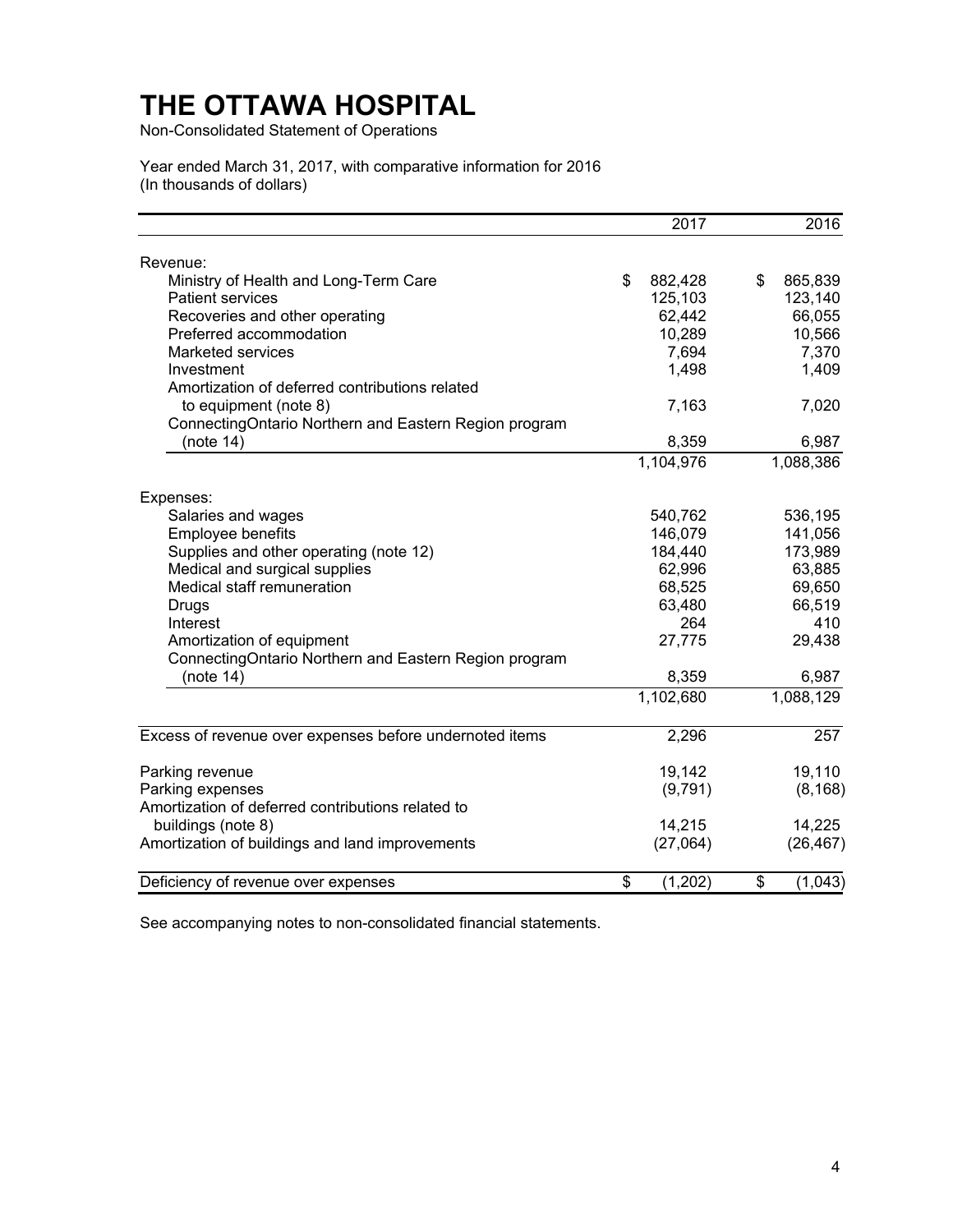Non-Consolidated Statement of Changes in Net Assets

Year ended March 31, 2017, with comparative information for 2016 (In thousands of dollars)

|                                                        | Investment in<br>capital assets | Unrestricted    | Total<br>2017 |    | Total<br>2016 |
|--------------------------------------------------------|---------------------------------|-----------------|---------------|----|---------------|
|                                                        | (note 9)                        |                 |               |    |               |
| Balance, beginning of year                             | \$<br>220,703                   | \$<br>(92, 304) | \$<br>128.399 | \$ | 129,442       |
| Deficiency of revenue over expenses                    |                                 | (1,202)         | (1,202)       |    | (1,043)       |
| Net change in investment in<br>capital assets (note 9) | (14, 933)                       | 14,933          |               |    |               |
| Balance, end of year                                   | \$<br>205,770                   | \$<br>(78, 573) | \$<br>127,197 | S  | 128,399       |

See accompanying notes to non-consolidated financial statements.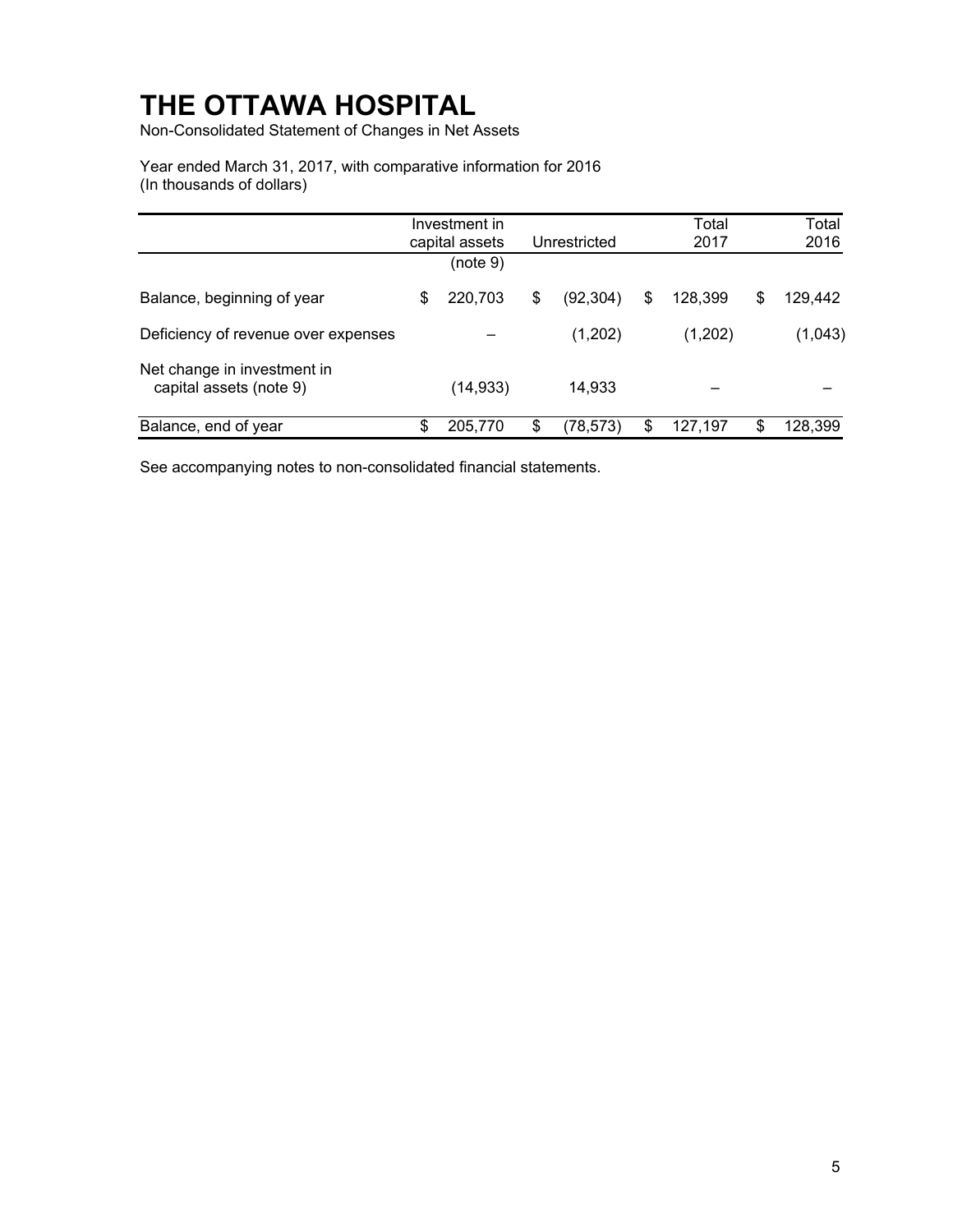Non-Consolidated Statement of Cash Flows

Year ended March 31, 2017, with comparative information for 2016 (In thousands of dollars)

|                                                                           | 2017      | 2016            |
|---------------------------------------------------------------------------|-----------|-----------------|
| Cash provided by (used for):                                              |           |                 |
| Operating activities:                                                     |           |                 |
| \$<br>Deficiency of revenue over expenses                                 | (1,202)   | \$<br>(1,043)   |
| Items not involving cash:                                                 |           |                 |
| Amortization of capital assets                                            | 54,839    | 55,905          |
| Amortization of deferred contributions                                    |           |                 |
| related to capital assets (note 8)                                        | (21, 378) | (21, 245)       |
| Loss on disposal of capital assets                                        | 11        | 77              |
| Net increase in employee future benefits (note 7)                         | 2,365     | 2,539           |
| Net change in non-cash operating working capital (note 10)                | (1,875)   | (34, 727)       |
|                                                                           | 32,760    | 1,506           |
| Financing activities:<br>Deferred contributions related to capital assets |           |                 |
| received (note 8)                                                         | 21,321    | 20,465          |
| Investing activities:                                                     |           |                 |
| Purchase of capital assets                                                | (36, 887) | (50, 574)       |
| Net decrease (increase) in capital grants receivable                      | 3,266     | (3,957)         |
| Net decrease (increase) in investments held for capital purchases         | 28,476    | (19, 394)       |
|                                                                           | (5, 145)  | (73, 925)       |
| Net decrease (increase) in bank indebtedness                              | 48,936    | (51, 954)       |
| Cash (bank indebtedness), beginning of year                               | (38, 992) | 12,962          |
| \$<br>Cash (bank indebtedness), end of year                               | 9,944     | \$<br>(38, 992) |

See accompanying notes to non-consolidated financial statements.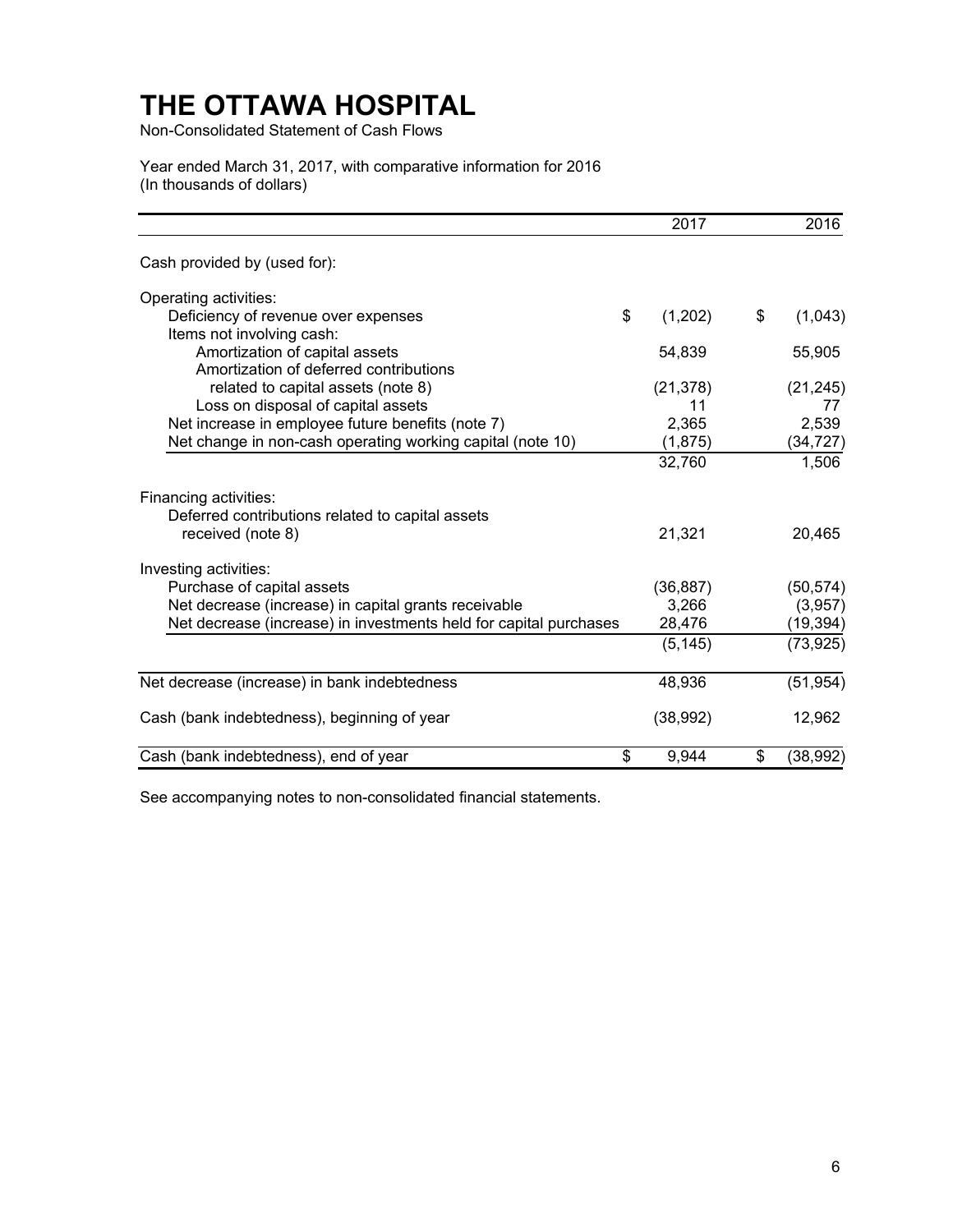Notes to Non-Consolidated Financial Statements

Year ended March 31, 2017 (In thousands of dollars)

> The Ottawa Hospital (the "Hospital") is an academic health sciences centre and is principally involved in providing health care services to the Champlain Local Health Integration Network. The Hospital is a registered charity under the Income Tax Act (Canada) and accordingly, is exempt from income taxes.

### **1. Significant accounting policies:**

The non-consolidated financial statements have been prepared by management in accordance with the significant accounting policies described below to comply with the financial reporting requirements of the Ministry of Health and Long-Term Care of Ontario. The Hospital has also prepared general purpose financial statements in accordance with Canadian public sector accounting standards including the 4200 series of standards for government not for profit organizations which consolidates the University of Ottawa Heart Institute and reflect the following significant accounting policies.

(a) Basis of presentation:

These non-consolidated financial statements reflect the assets, liabilities and operations of the Hospital.

These non-consolidated financial statements do not include the assets, liabilities or operations of the University of Ottawa Heart Institute and The Ottawa Hospital Residence Corporation, two controlled entities, nor the following entities where the Hospital has an economic interest including: The Ottawa Hospital Foundation, Ottawa Hospital Research Institute, Eastern Ontario Regional Laboratory Association Inc., its auxiliaries, Hospital Food Services - Ontario Inc., Ottawa Regional Hospital Linen Services Incorporated and Champlain Health Supply Services. The summarized financial information of the University of Ottawa Heart Institute and The Ottawa Hospital Residence Corporation is disclosed in note 12.

(b) Revenue recognition:

The Hospital follows the deferral method of accounting for contributions.

Under the Health Insurance Act and Regulations thereto, the Hospital is funded, primarily by the Province of Ontario, in accordance with budget arrangements established by the Ministry of Health and Long-Term Care of Ontario. Operating grants are recorded as revenue in the period to which they relate. Grants approved but not received at the end of an accounting period are accrued. Where a portion of a grant relates to a future period, it is deferred and recognized in that subsequent period.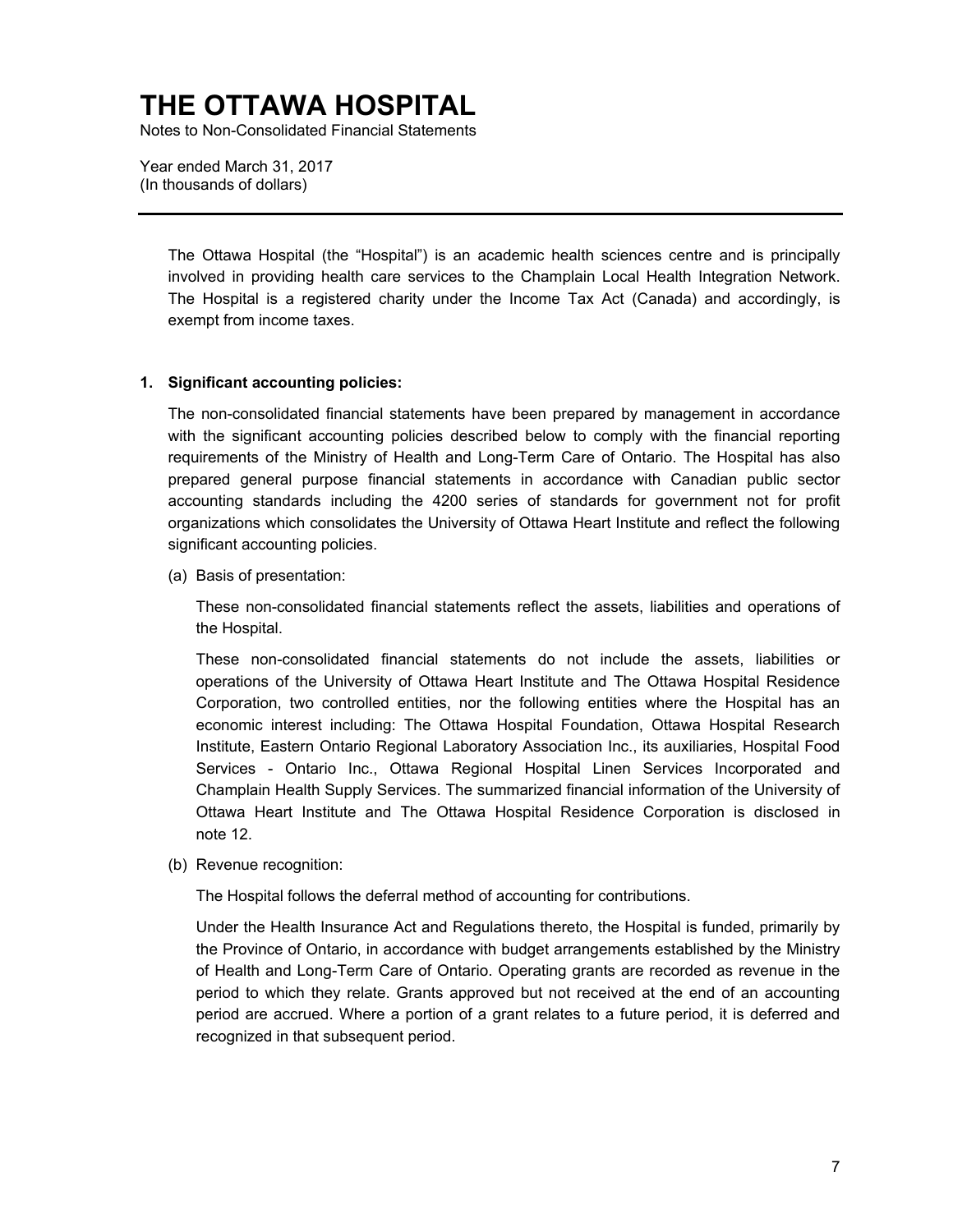Notes to Non-Consolidated Financial Statements (continued)

Year ended March 31, 2017 (In thousands of dollars)

### **1. Significant accounting policies (continued):**

(b) Revenue recognition (continued):

The Hospital receives funding for operations for certain programs from the Ministry of Health and Long-Term Care of Ontario. The final amount of operating revenue recorded cannot be determined until the Ministry of Health and Long-Term Care of Ontario has reviewed the Hospital's financial and statistical returns for the year. Any adjustments arising from the Ministry of Health and Long-Term Care of Ontario review are recorded in the period in which the adjustments are made.

Unrestricted contributions are recognized as revenue when received or receivable if the amount to be received can be reasonably estimated and collection is reasonably assured.

Externally restricted contributions are recognized as revenue when the conditions for the restriction have been met. Contributions restricted for the purchase of capital assets are deferred and amortized into revenue on a straight-line basis, at a rate corresponding with the amortization rate for the related capital assets.

Revenues from the Patient services, Preferred accommodation, Marketed services and other operating are recognized when the goods are sold or the services are provided.

(c) Contributed services:

A substantial number of volunteers contribute a significant amount of their time each year. Because of the difficulty of determining the fair value, contributed services are not recognized in the non-consolidated financial statements.

(d) Inventories:

Inventories are recorded at average cost and are valued at lower of cost and net realizable [value. Net](http://value.net/) realizable value is the estimated selling price less the estimated costs necessary to make the sale.

(e) Financial instruments:

Financial instruments are recorded at fair value on initial recognition. Derivative instruments and equity instruments that are quoted in an active market are reported at fair value. All other financial instruments are subsequently recorded at cost or amortized cost unless management has elected to carry the instruments at fair value. Management has elected to record all investments at fair value as they are managed and evaluated on a fair value basis.

Unrealized changes in fair value are recognized in the statement of remeasurement gains and losses until they are realized, when they are transferred to the statement of operations.

Financial instruments are adjusted by transaction costs incurred on acquisition and financing costs, which are amortized using the straight-line method.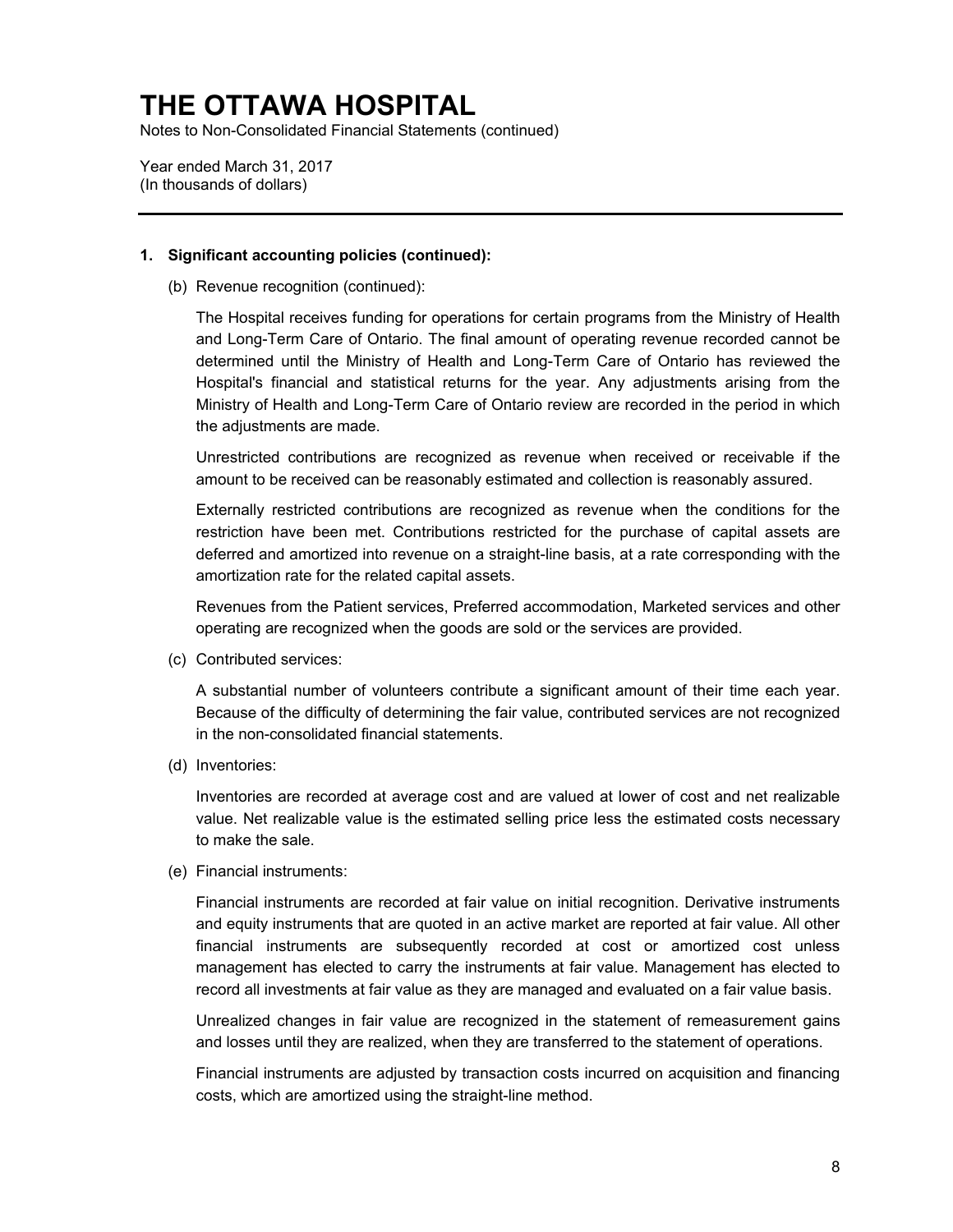Notes to Non-Consolidated Financial Statements (continued)

Year ended March 31, 2017 (In thousands of dollars)

### **1. Significant accounting policies (continued):**

(e) Financial instruments (continued):

All financial assets are assessed for impairment on an annual basis. When a decline is determined to be other than temporary, the amount of the loss is reported in the statement of operations and any unrealized gain is adjusted through the statement of remeasurement gains and losses.

When the asset is sold, the unrealized gains and losses previously recognized in the statement as remeasurement gains and losses are reversed and recognized in the nonconsolidated statement of operations.

The Hospital does not have any amounts to record on the statement of remeasurement gains and losses and therefore this statement has not been included in these non-consolidated financial statements.

The standards require the Hospital to classify fair value measurements using a fair value hierarchy, which includes three levels of information that may be used to measure fair value:

Level 1 – Unadjusted quoted market prices in active markets for identical assets or liabilities;

Level 2 – Observable or corroborated inputs, other than Level 1, such as quoted prices for similar assets or liabilities in inactive markets or market data for substantially the full term of the assets or liabilities; and

Level 3 – Unobservable inputs that are supported by little or no market activity and that are significant to the fair value of these assets and liabilities.

(f) Capital assets:

Purchased capital assets, other than minor equipment, are recorded at cost. Minor equipment replacements are expensed in the year of replacement. Assets acquired under capital leases are initially recorded at the present value of future minimum lease payments and amortized over the estimated life of the assets.

Capital assets are reviewed for impairment whenever events or changes in circumstances indicate that their carrying amount may not be recoverable. When a capital asset no longer contributes to the Hospital's ability to provide services, its carrying amount is written down to its residual value.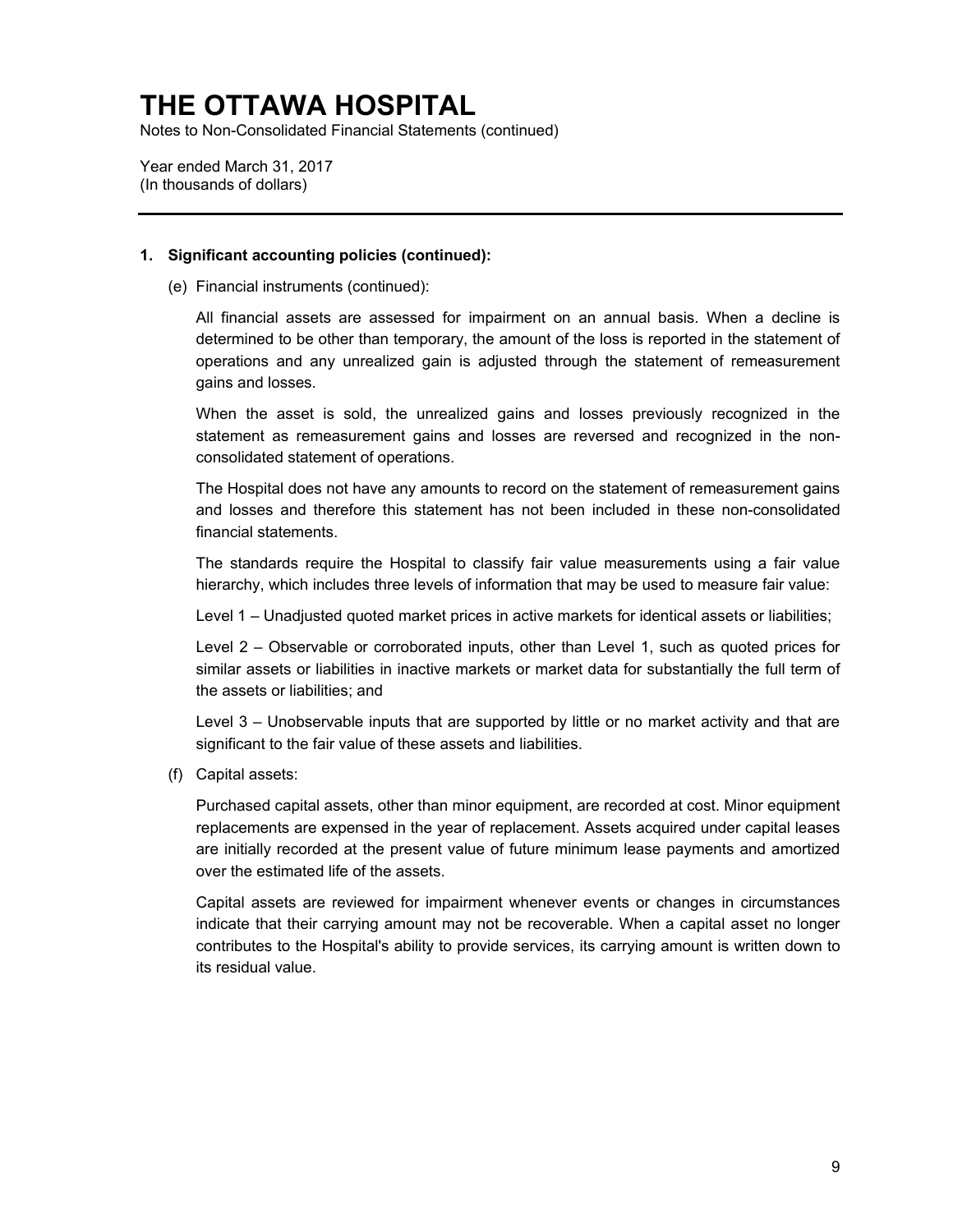Notes to Non-Consolidated Financial Statements (continued)

Year ended March 31, 2017 (In thousands of dollars)

### **1. Significant accounting policies (continued):**

(f) Capital assets (continued):

Land is not amortized due to its infinite life. Construction in progress is not amortized until the project is complete and the assets come into use. Capital assets are amortized on a straightline basis over their expected useful lives as follows:

| Land improvements          | 5 to 25 years  |
|----------------------------|----------------|
| Buildings                  | 10 to 50 years |
| Building service equipment | 5 to 25 years  |
| Major equipment            | 5 to 20 years  |

### (g) Funds held in trust:

The Hospital holds resources and makes disbursements on behalf of various unrelated individuals or groups. The Hospital has no discretion over such transactions. Resources received in connection with such trust fund transactions are reported as liabilities not revenue and subsequent distributions are reported as decreases to the liability not expenses.

(h) Employee benefit plans:

The Hospital provides defined retirement and other future benefits for substantially all retirees and employees. These future benefits include life insurance and health care benefits.

The Hospital accrues its obligations for employee benefit plans as the employees render the services necessary to earn the benefits. The cost of non-pension post-retirement and postemployment benefits earned by employees is actuarially determined using the projected benefit method pro-rated on service and management's best estimate of retirement ages of employees and expected heath care costs. The most recent actuarial valuation was performed as at March 31, 2016. The next scheduled valuation will be as at March 31, 2019.

Adjustments arising from plan amendments, including past service costs, are recognized in the year that the plan amendments occur. Actuarial gains or losses are amortized over the average remaining service period of active employees.

The average remaining service period of active employees covered by the employee benefit plan is 16.1 years (2016 - 15 years).

The Hospital is an employer member of the Healthcare of Ontario Pension Plan, which is a multi-employer, defined benefit pension plan. The Hospital has adopted defined contribution plan accounting principles for this Plan because insufficient information is available to apply defined benefit plan accounting principles.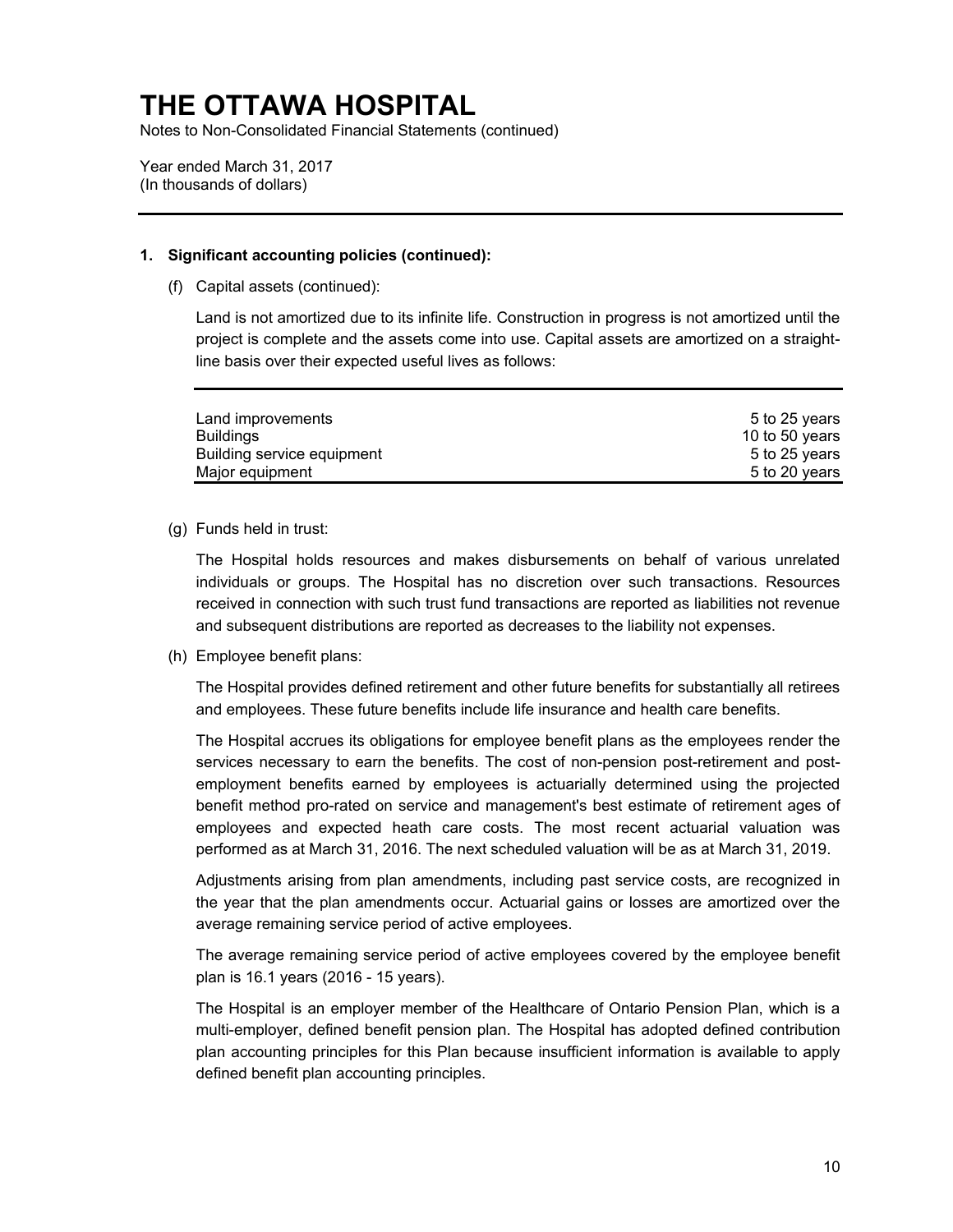Notes to Non-Consolidated Financial Statements (continued)

Year ended March 31, 2017 (In thousands of dollars)

### **1. Significant accounting policies (continued):**

(i) Use of estimates:

The preparation of these non-consolidated financial statements requires management to make estimates and assumptions that affect the reported amounts of assets and liabilities and disclosure of contingent assets and liabilities at the date of the non-consolidated financial statements and the reported amounts of revenue and expenses during the period. Actual results could differ from these estimates. These estimates are reviewed periodically and, as adjustments become necessary, they are reported in the periods in which they become known. The most significant estimates used in preparing these non-consolidated financial statements include the `\assumptions underlying the employee future benefit liability calculation.

## **2. Accounts receivable and capital grants receivable:**

(a) Accounts receivable:

|                                                                                                | 2017            |    | 2016            |
|------------------------------------------------------------------------------------------------|-----------------|----|-----------------|
| Accounts receivable from patients                                                              | \$<br>30,908    | S  | 32,665          |
| Ministry of Health and Long-Term Care<br>of Ontario                                            | 8,261           |    | 22,076          |
| Ottawa Hospital Research Institute (note 12)<br>University of Ottawa Heart Institute (note 12) | 1,702<br>4.653  |    | 8,043           |
| Eastern Ontario Regional Laboratory                                                            |                 |    |                 |
| Association Inc. (note 12)<br>Other                                                            | 3,868<br>25,594 |    | 5,256<br>22,546 |
|                                                                                                | 74,986          |    | 90,586          |
| Less allowance for doubtful accounts                                                           | (4,265)         |    | (3,664)         |
|                                                                                                | \$<br>70,721    | \$ | 86.922          |

The allowance for doubtful accounts relates to accounts receivable from patients and is determined based on prior experience with similar accounts.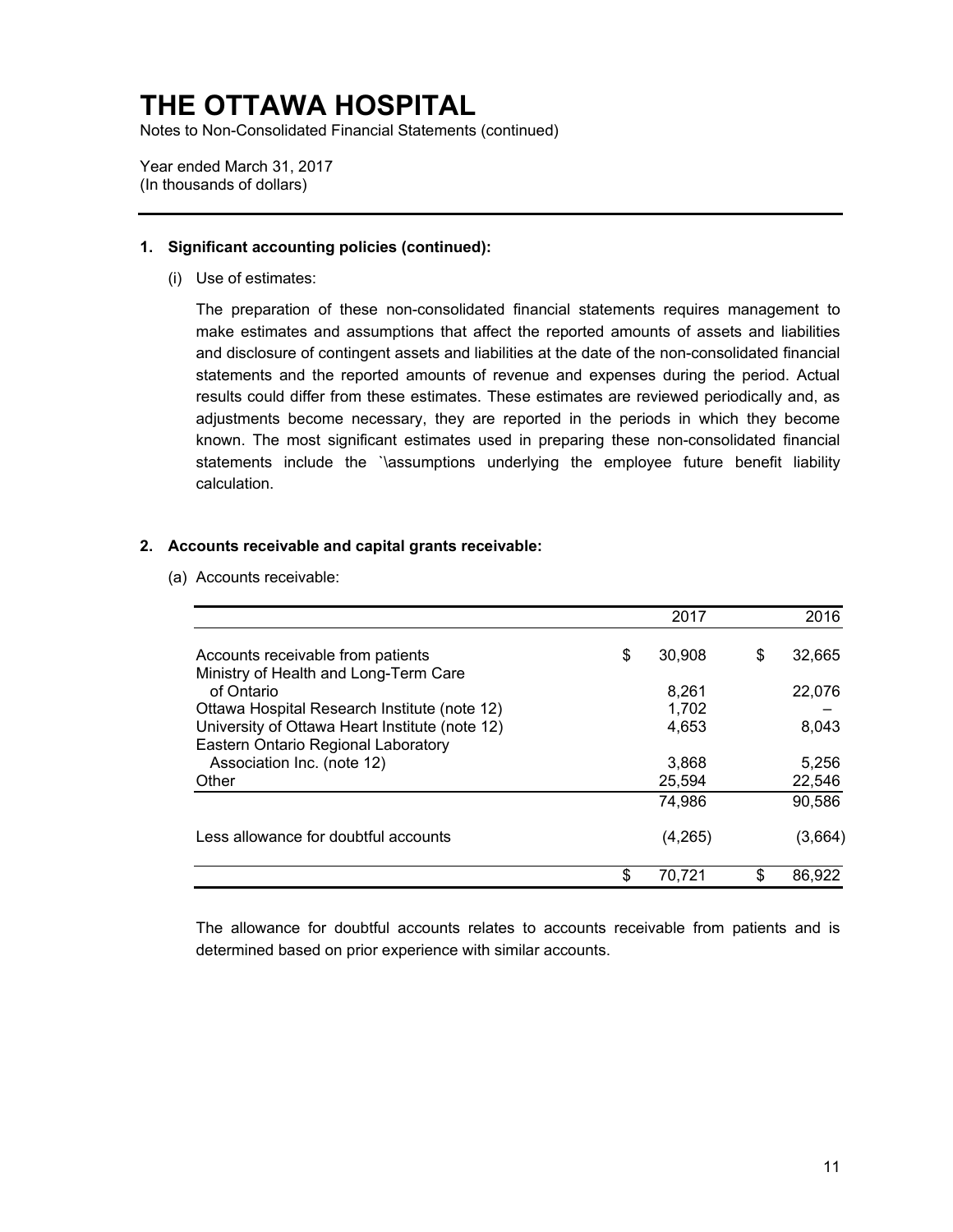Notes to Non-Consolidated Financial Statements (continued)

Year ended March 31, 2017 (In thousands of dollars)

# **2. Accounts and capital grants receivable (continued):**

(b) Capital grants receivable:

Capital grants receivable relate to grants restricted in use for capital asset acquisitions or projects, which have been approved by the funder and are receivable by the Hospital at yearend. These amounts have also been included in deferred contributions related to capital assets.

|                                                                                 | 2017        |   | 2016           |
|---------------------------------------------------------------------------------|-------------|---|----------------|
| The Ottawa Hospital Foundation (note 12)<br>Eastern Ontario Regional Laboratory | \$<br>3,674 | S | 2.924          |
| Association Inc. (note 12)<br>e-Health Ontario (note 14)                        | 7.054       |   | 7,834<br>3,400 |
| Other                                                                           | 164         |   |                |
|                                                                                 | 10.892      |   | 14,158         |

### **3. Assets restricted for capital purchases:**

Assets restricted for capital purchases is comprised of \$61,829 (2016 - \$59,547) related to funding received and restricted for the purpose of capital expenditures and \$34,081 (2016 - \$64,839) in net parking revenue that has been restricted for the purchase of capital expenditures. The funds are held with the Hospital's bank, earning interest at a rate of prime less 1.6% (2016 - 1.75%) and are classified as long-term as the associated cash outflow is not expected to occur within one year. At March 31, 2017, an additional amount of \$2,811 (2016 - \$2,120) restricted for capital purchases was receivable by the Hospital.

During the year, the Board approved a transfer of \$40,000 from the funds restricted for capital expenditures, to unrestricted cash as part of the TOH 2017-2018 Capital and Operating Plan.

### **4. Capital assets:**

|                                                                                                                            |    | Cost                                                    |     | Accumulated<br>amortization            | 2017<br>Net book<br>value                          | 2016<br>Net book<br>value                         |
|----------------------------------------------------------------------------------------------------------------------------|----|---------------------------------------------------------|-----|----------------------------------------|----------------------------------------------------|---------------------------------------------------|
| Land<br>Land improvements<br><b>Buildings</b><br>Building service equipment<br>Major equipment<br>Construction-in-progress | \$ | 897<br>5,336<br>707,438<br>170,064<br>441,255<br>11,714 | \$  | 5,336<br>307,005<br>107,317<br>356,125 | \$<br>897<br>400,433<br>62,747<br>85,130<br>11,714 | \$<br>897<br>408,661<br>64,428<br>95,197<br>9,701 |
|                                                                                                                            | S  | 1,336,704                                               | \$. | 775,783                                | 560,921                                            | 578,884                                           |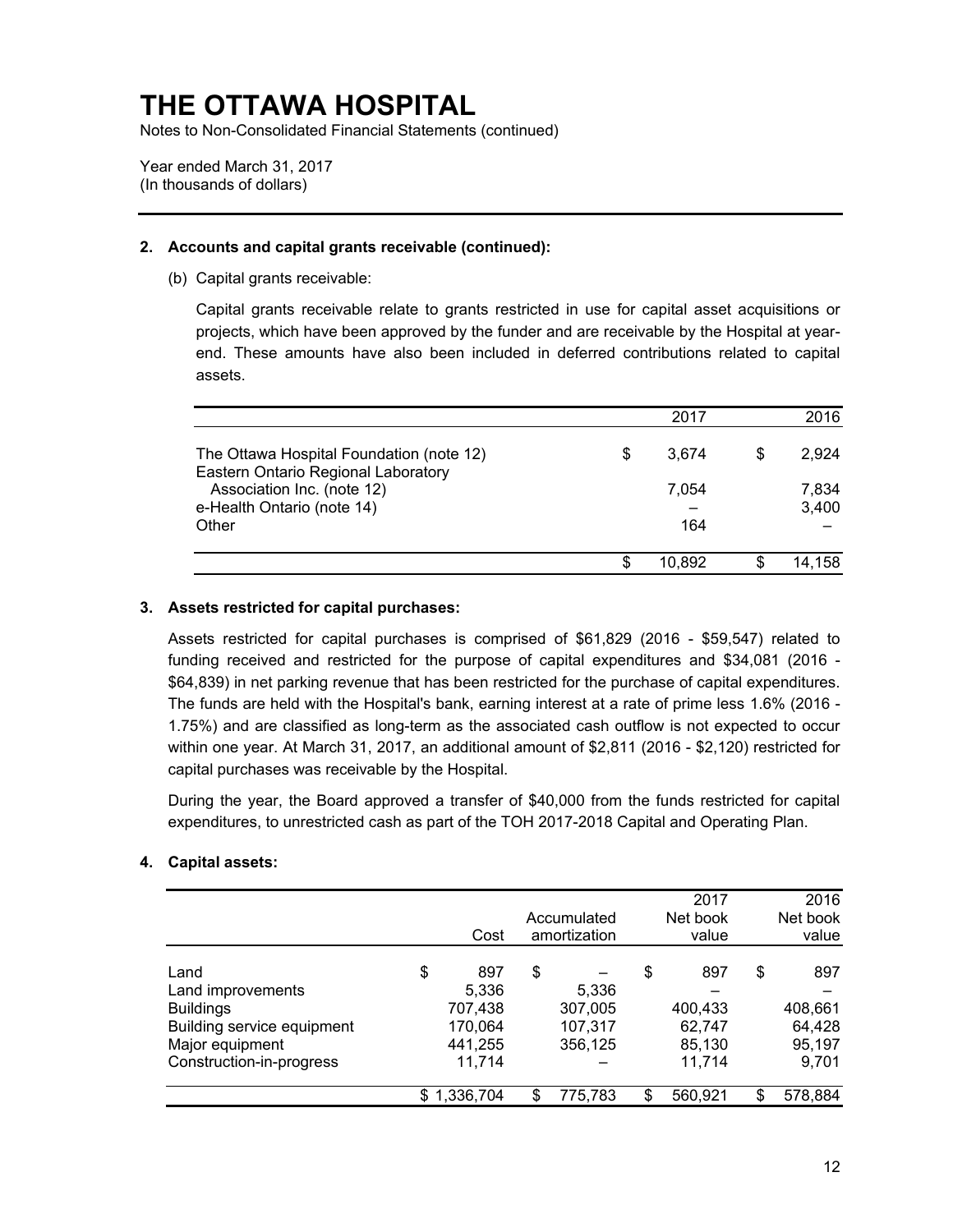Notes to Non-Consolidated Financial Statements (continued)

Year ended March 31, 2017 (In thousands of dollars)

### **4. Capital assets (continued):**

Cost and accumulated amortization of capital assets at March 31, 2016 amounted to \$1,300,173 and \$721,289, respectively.

During the year ended March 31, 2017, the Hospital disposed of equipment with a cost of \$356 (2016 - \$269) and accumulated amortization of \$345 (2016 - \$192) for proceeds of \$Nil (2016 - \$Nil), resulting in a loss of \$11 (2016 - \$77).

### **5. Funds held in trust:**

Funds held in trust are held with the Hospital's bank and represent the aggregate balance of funds held in trust for third parties.

### **6. Bank indebtedness:**

The Hospital has an available line of credit of \$24,000 with its corporate bankers, of which no amount was drawn against at March 31, 2017 (2016 - \$Nil). This line of credit is unsecured and bears interest at prime. The Hospital also had an overdraft of \$Nil (2016 - \$38,992) that was borrowed against assets restricted for capital purchases.

### **7. Employee future benefits:**

The Hospital offers a defined benefit plan which provides extended health care and dental insurance benefits to certain of its employees and extends this coverage to the post-retirement period. The most recent actuarial valuation of employee future benefits was completed as at March 31, 2016.

At March 31, the Hospital's liability associated with the benefit plan is as follows:

|                                   |   | 2017    |   | 2016    |
|-----------------------------------|---|---------|---|---------|
| Accrued benefit obligation        | S | 61.079  | S | 56,735  |
| Unamortized experience losses     |   | (5,747) |   | (3,768) |
| Employee future benefit liability |   | 55.332  |   | 52,967  |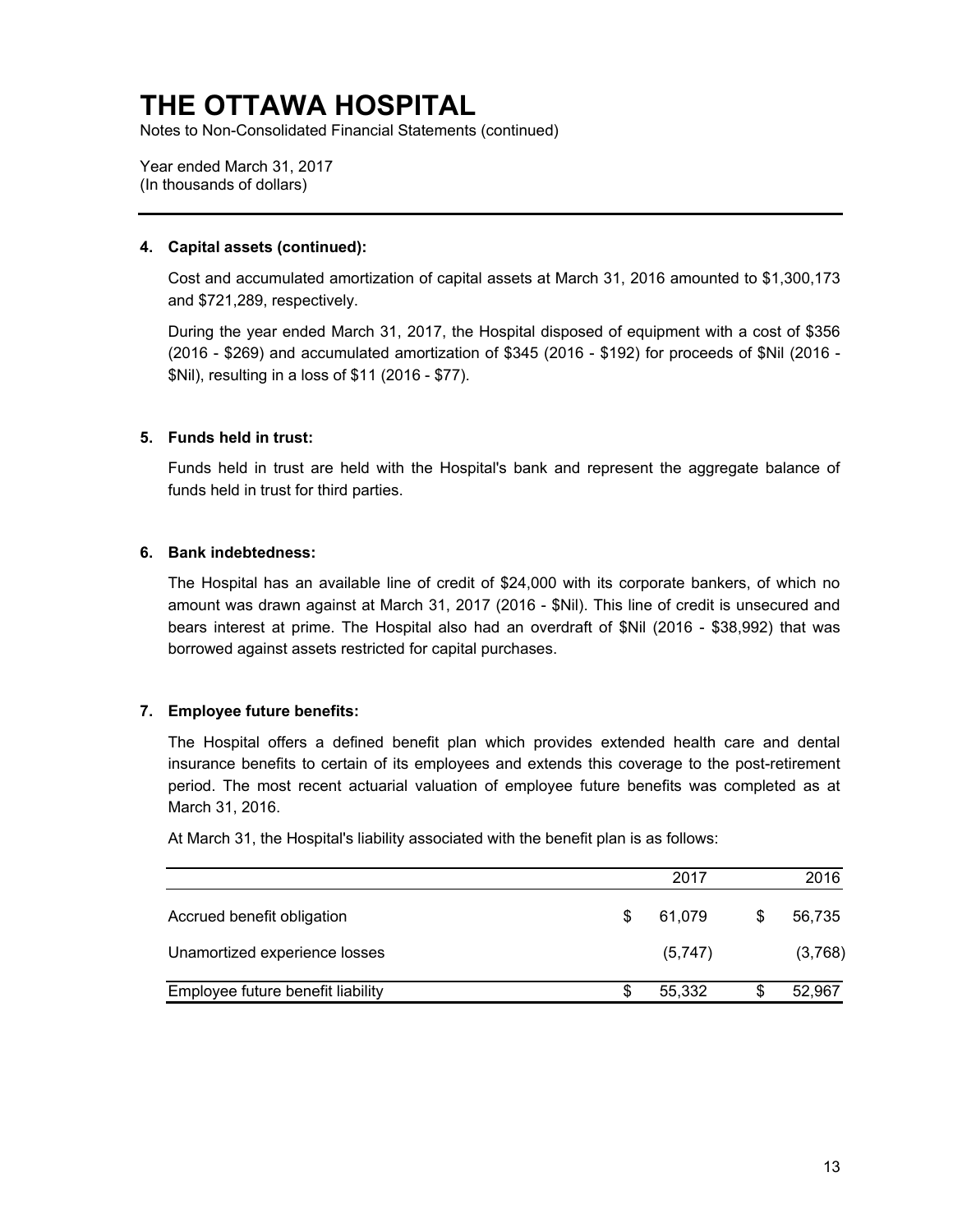Notes to Non-Consolidated Financial Statements (continued)

Year ended March 31, 2017 (In thousands of dollars)

### **7. Employee future benefits (continued):**

The Hospital's defined benefit plan is not funded, resulting in a plan deficit equal to the accrued benefit obligation.

The significant actuarial assumptions adopted in estimating the Hospital's accrued benefit obligations are as follows:

|                                                       | 2017     | 2016     |
|-------------------------------------------------------|----------|----------|
| Discount rate to determine accrued benefit obligation | 3.56%    | 3.76%    |
| Dental cost increases                                 | 3.5%     | 3.50%    |
| Extended healthcare cost escalations                  | 7.5%     | 7.50%    |
| Expected average remaining service life of employees  | 16 years | 15 years |

The employee future benefit liability change for the year ended March 31, 2017 is \$2,365 (2016 - \$2,539). This amount is comprised of:

|                                                                                                                                                                                  |   | 2017                              | 2016                             |
|----------------------------------------------------------------------------------------------------------------------------------------------------------------------------------|---|-----------------------------------|----------------------------------|
| Current service cost<br>Interest on accrued benefit obligation during the year<br>Amortization of net experience losses<br>Benefit payments made by the Hospital during the year | S | 3,158<br>2,133<br>207<br>(3, 133) | 3,155<br>1,909<br>475<br>(3,000) |
|                                                                                                                                                                                  | S | 2.365                             | 2,539                            |

#### **Hospital of Ontario Pension Plan:**

Substantially all of the employees of the Hospital are members of the Healthcare of Ontario Pension Plan (the "Plan"), which is a multi-employer defined benefit pension plan available to all eligible employees of the participating members of the Ontario Hospital Association. Contributions to the Plan made during the year by the Hospital on behalf of its employees amounted to \$47,002 (2016 - \$45,879) and are included in the non-consolidated statement of operations.

In consultation with its actuaries, pension expense is based on Plan management's best estimates, of the amount required to provide a high level of assurance that benefits will be fully represented by fund assets at retirement, as provided by the Plan. The funding objective is for employer contributions to the Plan to remain a constant percentage of employees' contributions.

Variances between actuarial funding estimates and actual experience may be material and any differences are generally to be funded by the participating members. The most recent actuarial valuation of the Plan as at December 31, 2016 indicates the plan is fully funded.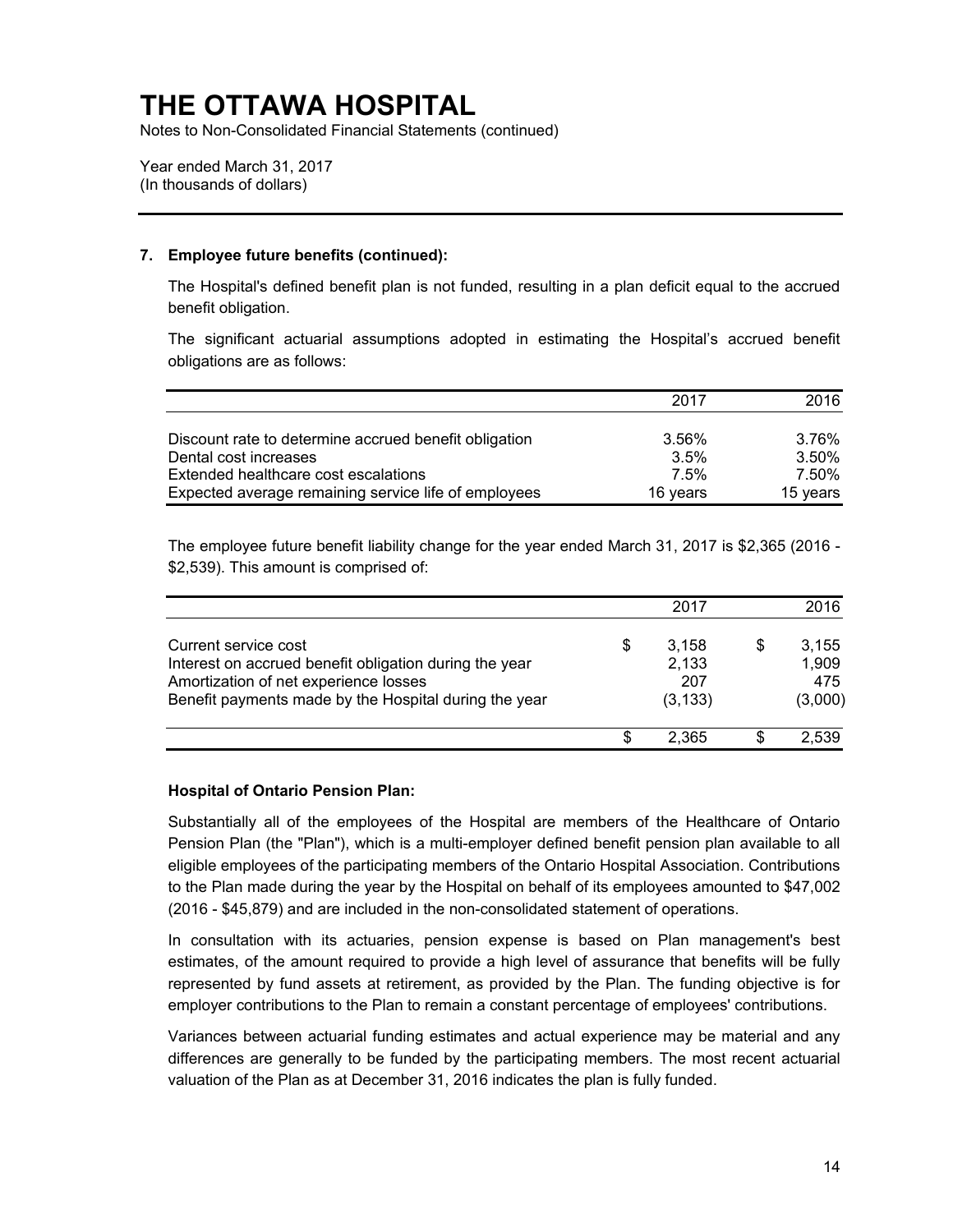Notes to Non-Consolidated Financial Statements (continued)

Year ended March 31, 2017 (In thousands of dollars)

### **8. Deferred contributions related to capital assets:**

Deferred contributions related to capital assets represent the unamortized amount and unspent amount of donations and grants received for the purchase of capital assets. The amortization of capital contributions is recorded as revenue in the non-consolidated statement of operations.

The changes in the deferred balance for the year are as follows:

|                                                                  | 2017          | 2016      |
|------------------------------------------------------------------|---------------|-----------|
| Balance, beginning of year                                       | \$<br>419.848 | 420,628   |
| Add cash contributions received or receivable<br>during the year | 21,321        | 20.465    |
| Less amounts amortized for major equipment                       | (7, 163)      | (7,020)   |
| Less amounts amortized for buildings                             | (14, 215)     | (14, 225) |
| Balance, end of year                                             | 419,791       | 419,848   |

The balance of unamortized and unspent capital contributions consists of the following:

|                                                                                      | 2017              | 2016              |
|--------------------------------------------------------------------------------------|-------------------|-------------------|
| Unamortized capital contributions (note 9)<br>Unspent capital contributions (note 3) | 355,151<br>64.640 | 358,181<br>61,667 |
|                                                                                      | 419.791           | 419,848           |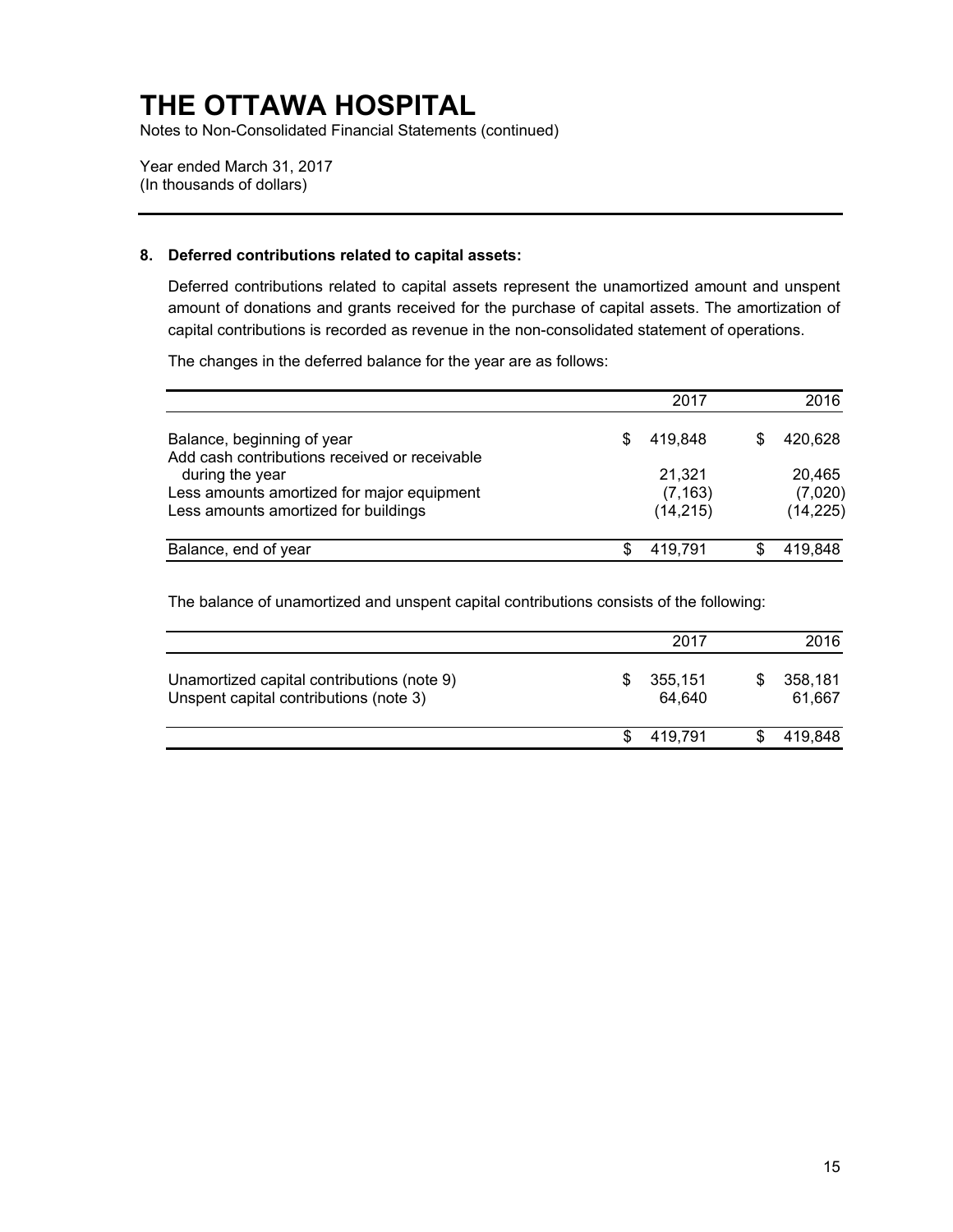Notes to Non-Consolidated Financial Statements (continued)

Year ended March 31, 2017 (In thousands of dollars)

#### **9. Investment in capital assets:**

(a) Investment in capital assets is calculated as follows:

|                                                                                                        | 2017          | 2016       |
|--------------------------------------------------------------------------------------------------------|---------------|------------|
| Capital assets<br>Amounts financed by:<br>Deferred contributions related to capital assets<br>(note 8) | \$<br>560,921 | 578,884    |
|                                                                                                        | (355, 151)    | (358, 181) |
|                                                                                                        | 205,770       | 220,703    |

(b) Net change in investment in capital assets is calculated as follows:

|                                                                                         |   | 2017                |     | 2016                |
|-----------------------------------------------------------------------------------------|---|---------------------|-----|---------------------|
| Purchase of capital assets<br>Amounts funded by deferred contributions                  | S | 36,887<br>(18, 348) | S   | 50,574<br>(9,893)   |
| Loss on disposal of capital assets<br>Amortization of deferred contributions related to |   | (11)                |     | (77)                |
| capital assets<br>Amortization of capital assets                                        |   | 21,378<br>(54, 839) |     | 21.245<br>(55, 905) |
|                                                                                         |   | (14, 933)           | \$. | 5 944               |

#### **10. Net change in non-cash working capital:**

|                                          | 2017          | 2016        |
|------------------------------------------|---------------|-------------|
| Short-term investments                   | \$<br>(281)   | \$<br>(109) |
| Accounts receivable                      | 16,201        | (12, 344)   |
| Inventories                              | 783           | 946         |
| Prepaid expenses                         | (3, 349)      | (731)       |
| Accounts payable and accrued liabilities | (11, 924)     | (19, 820)   |
| Deferred contributions                   | (3,305)       | (2,669)     |
| Net change in non-cash working capital   | \$<br>(1,875) | (34, 727)   |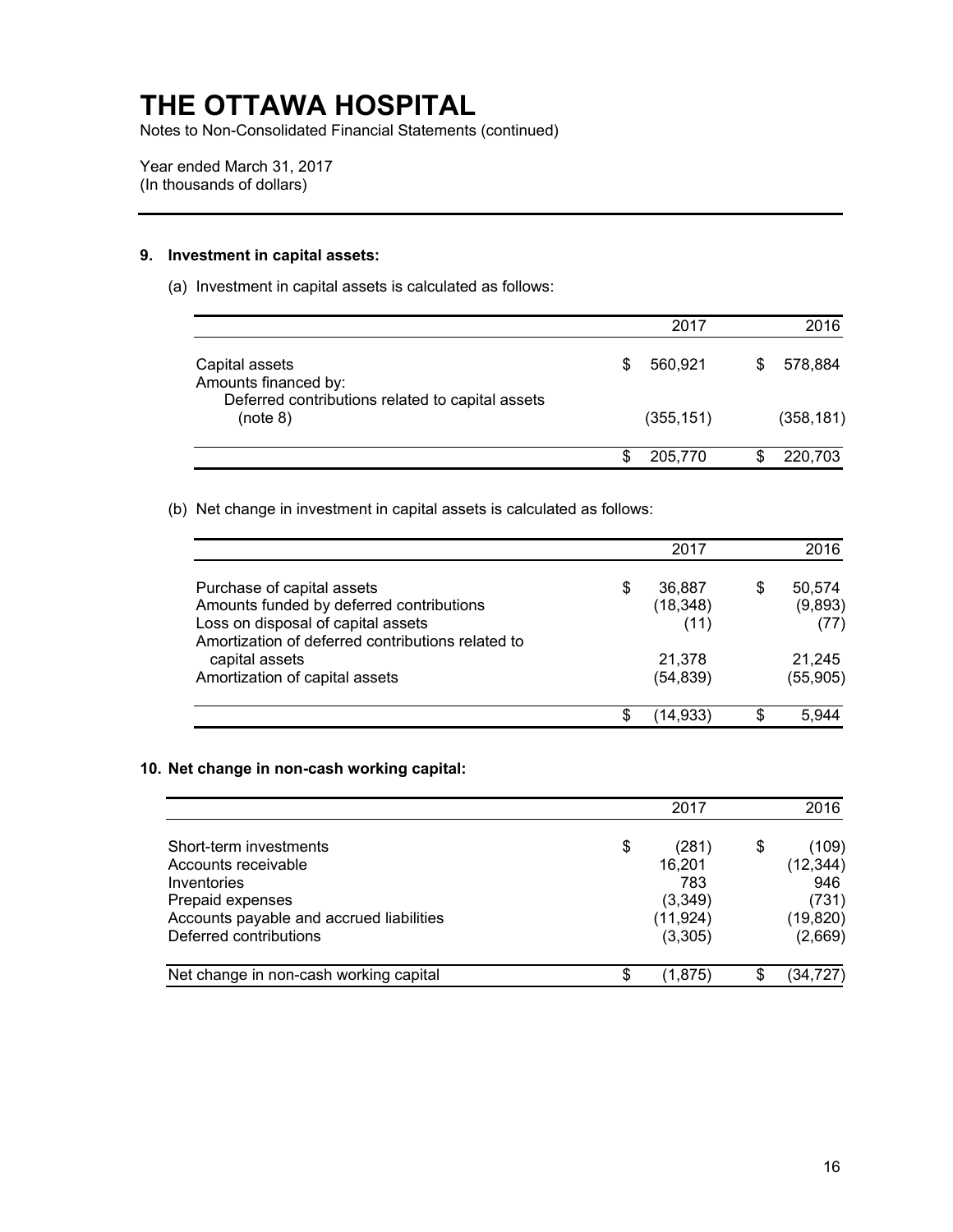Notes to Non-Consolidated Financial Statements (continued)

Year ended March 31, 2017 (In thousands of dollars)

### **11. Financial instruments:**

### *Establishing fair value:*

The carrying value of accounts receivable and accounts payable and accrued liabilities approximates their fair value because of the relatively short period to maturity of the instruments.

The fair value of capital grants receivable is not determinable as there are no fixed repayment terms.

The fair value of guarantees and letters of credit are based on fees currently charged for similar agreements or on the estimated cost to terminate them or otherwise settle the obligations with the counterparties at the reported borrowing date. In situations in which there is no market for these guarantees and they were issued without explicit costs, it is not practicable to determine their fair value with sufficient reliability. Unless otherwise noted, it is management's opinion that the Hospital is not subject to significant interest or currency risk arising from these instruments.

Cash, bank indebtedness, short-term investments, assets restricted for capital purchases and funds held in trust are Level 1 fair values.

#### *Credit risk:*

Credit risk relates to the potential that one party to a financial instrument will fail to discharge an obligation and incur a financial loss. The Hospital is exposed to credit risk on its accounts receivable as disclosed in note 2. Management believes its allowance for doubtful accounts is sufficient on its receivables from patients and has implemented collection recovery procedures to mitigate its credit risk.

#### *Liquidity risk:*

The Hospital's objective is to have sufficient liquidity to meet its liabilities when due. The Hospital monitors its cash balances and cash flows generated from operations to meet its requirements. As at March 31, 2017, the most significant financial liabilities are accounts payable and accrued liabilities.

#### *Market risk:*

Market risk is the risk that the fair value or future cash flows of a financial instrument will fluctuate as a result of market factors. Market factors include three types of risk: currency risk, interest rate risk and other price risk.

The Hospital believes it is not subject to significant interest rate, foreign currency or other price risks arising from its financial instruments.

There have been no significant changes from the previous year in the exposure to risk on policies, procedures and methods used to measure credit risk.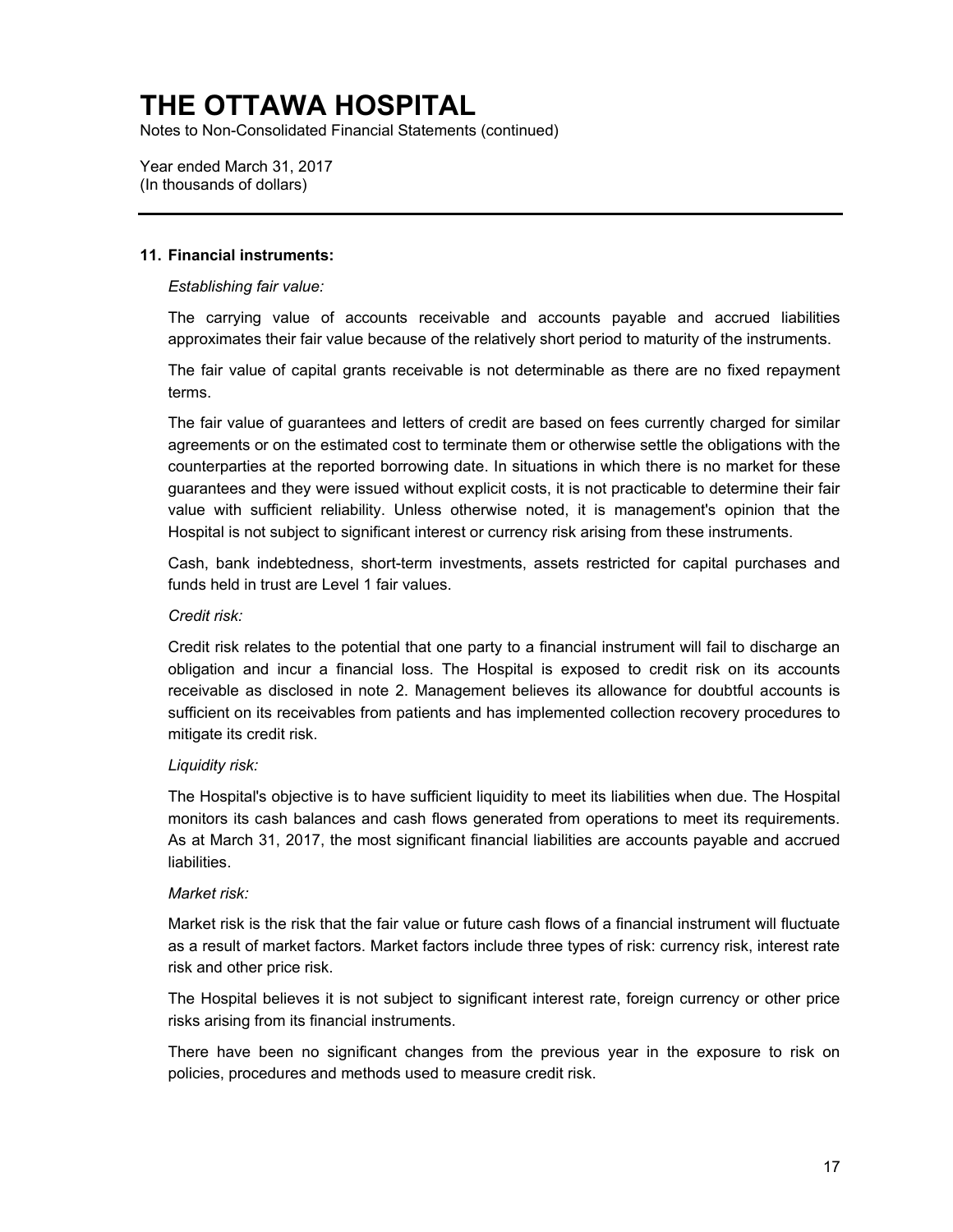Notes to Non-Consolidated Financial Statements (continued)

Year ended March 31, 2017 (In thousands of dollars)

### **12. Related entities:**

(a) University of Ottawa Heart Institute:

The Hospital exercises control over the University of Ottawa Heart Institute, a tax-exempt charity, incorporated under the laws of Ontario. The University of Ottawa Heart Institute provides cardiac services to the patients of the Hospital. Pursuant to the Public Hospitals Act, the Hospital is ultimately responsible for the health care of patients and, all patients at the University of Ottawa Heart Institute are acknowledged to be patients of the Hospital.

The business relationship between the Hospital and the University of Ottawa Heart Institute is governed by a service agreement pursuant to which clinical and administrative support is provided at fair market value, and premises provided at no charge by the Hospital.

The intent of the service agreement is that any deficit incurred by either party shall be managed by the party incurring the deficit. The University of Ottawa Heart Institute has an accumulated unrestricted net asset deficiency of \$8,190 at March 31, 2017 (2016 - \$5,300). As at March 31, 2017, the Hospital had a receivable from the University of Ottawa Heart Institute amounting to \$4,653 (2016 - \$8,043), bearing interest at prime. This receivable has no fixed terms of repayment.

The summarized assets, liabilities and results of operations for the University of Ottawa Heart Institute are as follows:

|                                 | 2017          | 2016           |
|---------------------------------|---------------|----------------|
| Financial position:             |               |                |
| <b>Total assets</b>             | \$<br>79,646  | \$<br>72,172   |
| <b>Total liabilities</b>        | \$<br>77,186  | \$<br>69,758   |
| Net assets                      | 2,460         | 2,414          |
|                                 | \$<br>79,646  | \$<br>72,172   |
| Results of operations:          |               |                |
| Total revenue                   | \$<br>176,122 | \$<br>170,924  |
| Total expenses                  | 176,076       | 170,865        |
| Excess of revenue over expenses | \$<br>46      | \$<br>59       |
| Cash flows:                     |               |                |
| Operating activities            | \$<br>9,621   | \$<br>787      |
| Financing activities            | 2,519         | 2,417          |
| Capital                         | (11, 510)     | (4, 429)       |
| Net cash flows                  | \$<br>630     | \$<br>(1, 225) |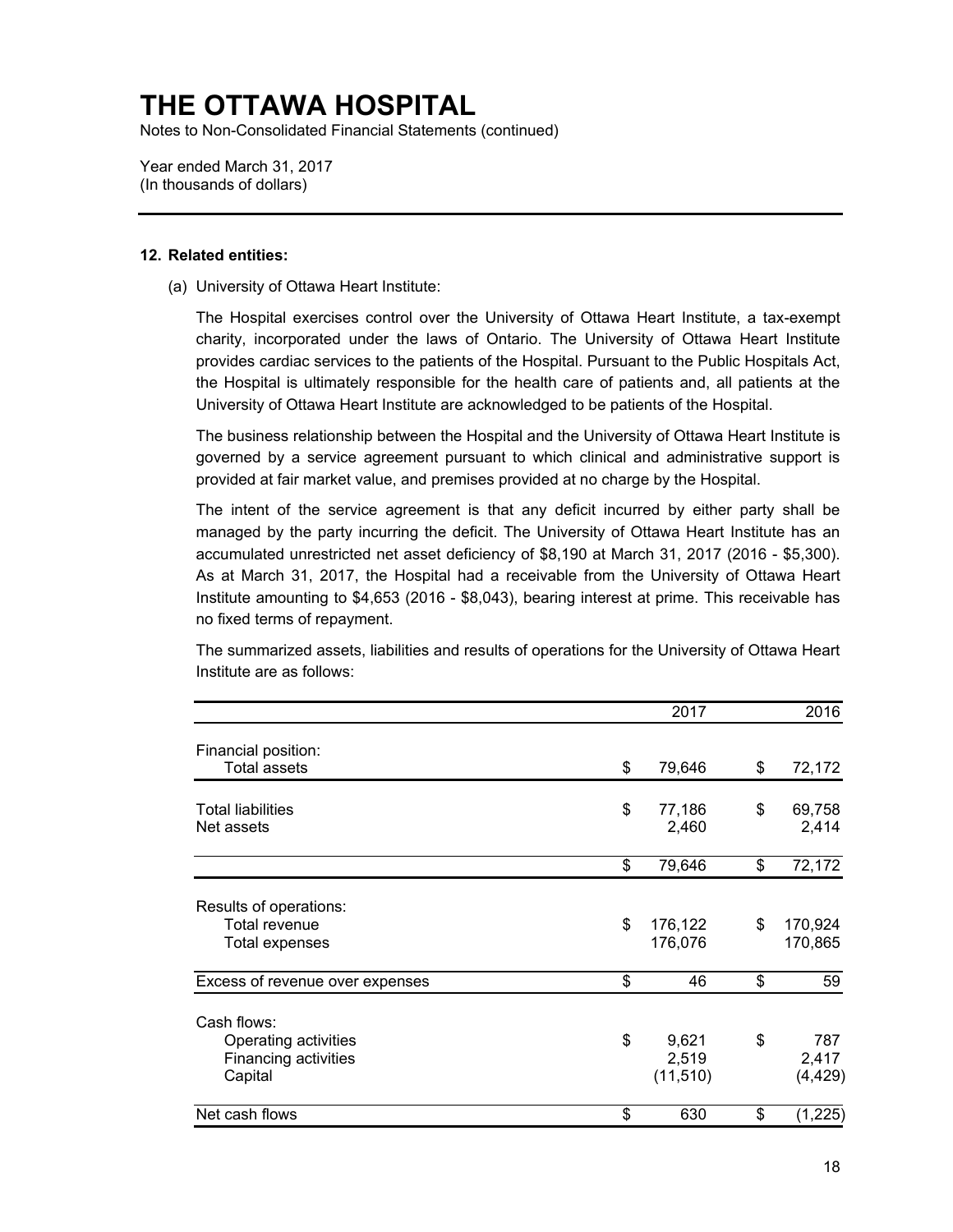Notes to Non-Consolidated Financial Statements (continued)

Year ended March 31, 2017 (In thousands of dollars)

### **12. Related entities (continued):**

(b) The Ottawa Hospital Residence Corporation:

The Hospital exercises control over The Ottawa Hospital Residence Corporation (the "Corporation"), a tax-exempt entity without share capital incorporated under the laws of Ontario providing accommodation to the interns and family of patients of the Hospital, parking facilities to patients and staff of the Hospital and manages other business activities.

During the year, the Hospital received \$7,000 (2016 - \$4,000) from the Corporation. As at March 31, 2017, the Hospital had a payable to the Corporation, amounting to \$1,481 (2016 - \$3,906), this amount is subject to an interest rate of prime minus 1.75%, is due on demand and has no fixed terms of repayment.

The summarized assets, liabilities and results of operations for the Corporation for the year ended December 31 is as follows:

|                                              | 2016                  | 2015                 |
|----------------------------------------------|-----------------------|----------------------|
| Financial position:<br><b>Total assets</b>   | \$<br>5,905           | \$<br>9,106          |
|                                              |                       |                      |
| <b>Total liabilities</b><br>Net assets       | \$<br>3,236<br>2,669  | \$<br>256<br>8,850   |
|                                              | \$<br>5,905           | \$<br>9,106          |
| Results of operations:                       |                       |                      |
| Total revenue<br>Total expenses              | \$<br>2,124<br>1,305  | \$<br>2,179<br>1,239 |
| Excess of revenue over expenses              | \$<br>819             | \$<br>940            |
| Cash flows:                                  |                       |                      |
| Operating activities<br>Investing activities | \$<br>(3,082)<br>(53) | \$<br>1,016<br>(114) |
| Net cash flows                               | \$<br>(3, 135)        | \$<br>902            |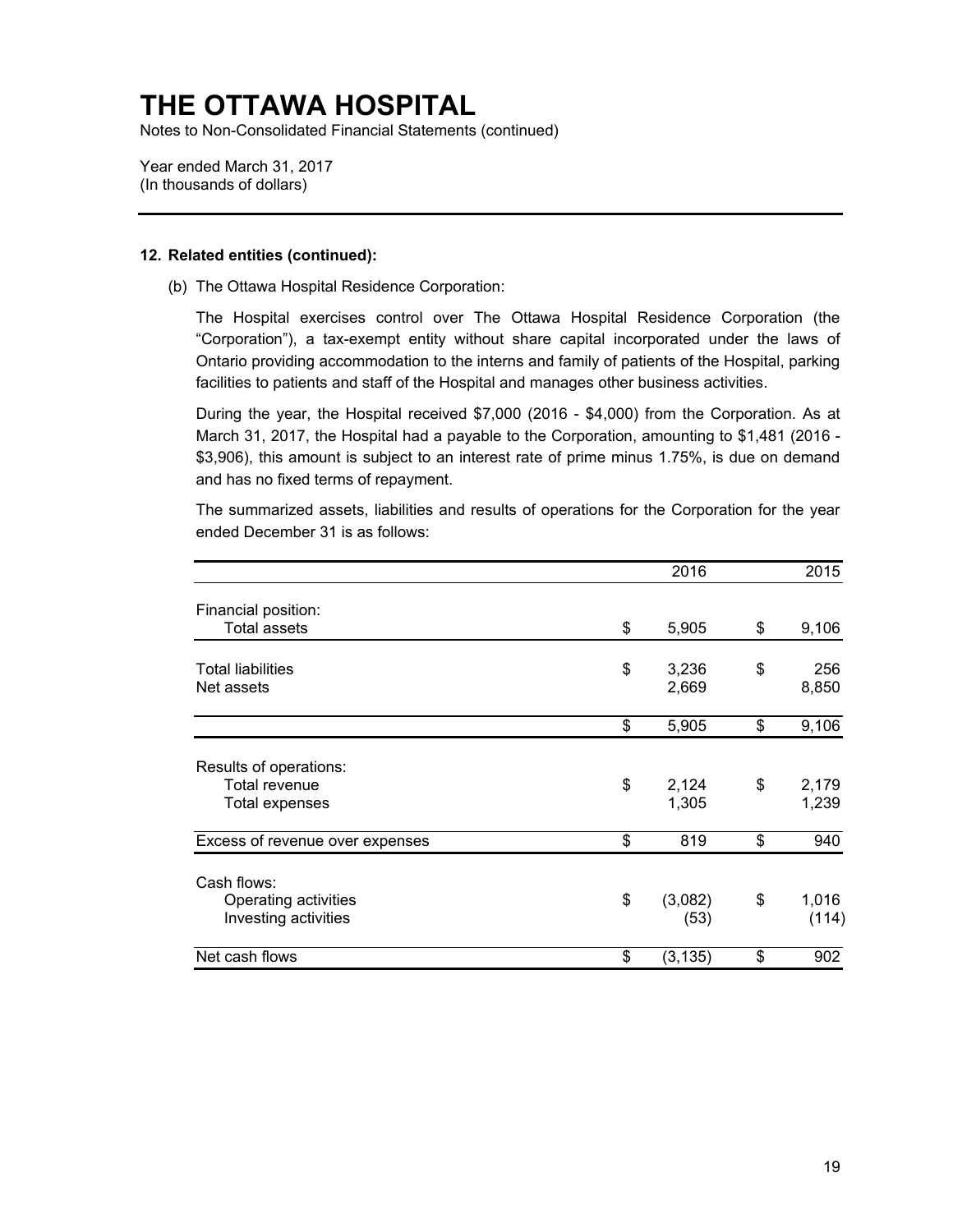Notes to Non-Consolidated Financial Statements (continued)

Year ended March 31, 2017 (In thousands of dollars)

### **12. Related entities (continued):**

(c) The Ottawa Hospital Foundation:

The Hospital has an economic interest in The Ottawa Hospital Foundation (the "Foundation"), a tax-exempt entity without share capital incorporated under the laws of Ontario. The Foundation was established to raise, receive, maintain and manage funds to be distributed towards various programs and capital projects of the Hospital.

During the year, the Hospital received \$8,616 (2016 - \$6,521) from the Foundation. As at March 31, 2017, the Hospital had a capital grant receivable from the Foundation amounting to \$3,674 (2016 - \$2,924), an endowment receivable of \$512 (2016 - \$575) and \$554 (2016 - \$705) related to other operating expenses paid by the Hospital on behalf of the Foundation. In addition, the Foundation donated gifts-in-kind to the Hospital, which were recorded by the Hospital at no value. The Hospital provides the Foundation with office premises without charge.

(d) Ottawa Hospital Research Institute:

The Hospital has an economic interest in the Ottawa Hospital Research Institute (the "Institute"). The Institute carries on and exclusively promotes scientific research and experimental development for the benefit of the general public. The Institute is a tax-exempt entity incorporated under the laws of Ontario.

As at March 31, 2017, the Hospital had an operational receivable from the Institute amounting to \$1,702 (payable in 2016 \$1,473). The Hospital provided \$6,420 (2016 - \$8,612) of base funding in support of resources to the Institute during fiscal 2017. The Hospital also provided \$80 (2016 - \$230) for specific operating expenditures to the Institute. These amounts are recorded in supplies and other operating expenses on the non-consolidated statement of operations.

(e) Eastern Ontario Regional Laboratory Association Inc.:

The Hospital is a founding member of Eastern Ontario Regional Laboratory Association Inc. ("EORLA"). EORLA was established to provide specialized laboratory services to the sixteenmember hospitals on a cost of service basis.

At March 31, 2017, the Hospital had an economic interest of \$653 (2016 - \$431) of total net assets of \$1,106 (2016 - \$722). The Hospital also has a capital grant receivable from EORLA in the amount of \$7,054 (2016 - \$7,834) relating to construction of a regional laboratory and investments in capital equipment. The Hospital also had an operational receivable of \$3,868 (2016 - \$5,256) at year end.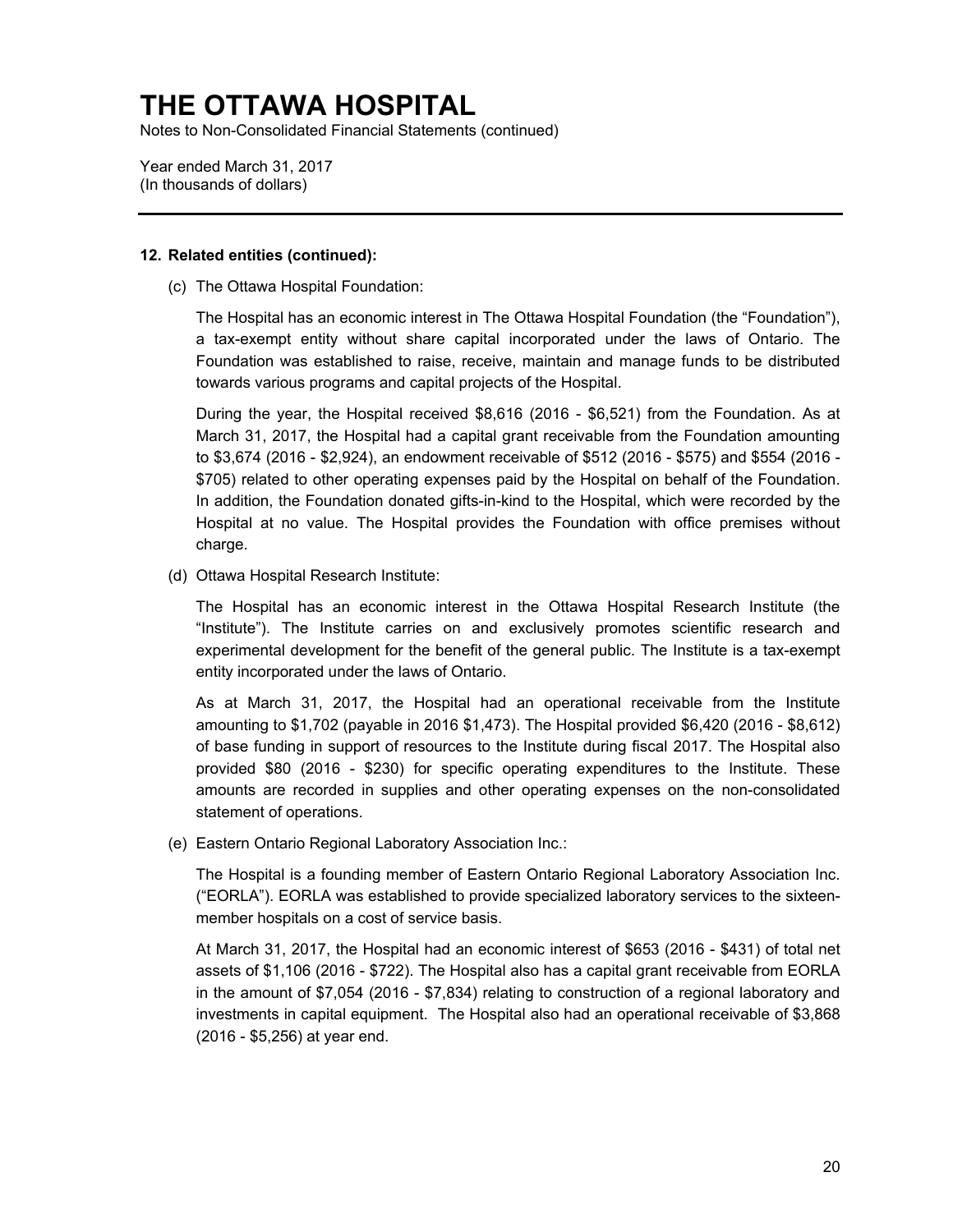Notes to Non-Consolidated Financial Statements (continued)

Year ended March 31, 2017 (In thousands of dollars)

### **12. Related entities (continued):**

(f) Auxiliaries and Association:

The Hospital has an economic interest in the Ottawa Civic Hospital Auxiliary, the Riverside Hospital Auxiliary and the Friends of the Ottawa General Hospital (the "Auxiliaries") and the Rehabilitation Centre Volunteer Association (the "Association"). The object of the Auxiliaries and the Association is to raise and receive funds to be distributed towards various programs and capital projects of the Hospital and its related Foundations. The Auxiliaries and the Association are tax-exempt entities. The Auxiliaries were created under the laws of Ontario.

(g) Hospital Food Services - Ontario Inc. and Ottawa Regional Hospital Linen Services Incorporated:

The Hospital is a founding member of Hospital Food Services - Ontario Inc. ("HFS") and of the Ottawa Regional Hospital Linen Services Incorporated ("ORHLS"). HFS and ORHLS were established to provide food and laundry services, respectively to member hospitals on a cost of service basis.

At March 31, 2017, the Hospital had an economic interest of \$3,927 (2016 - \$3,719) of total net assets of \$6,563 (2016 - \$6,126) of HFS. The corresponding interest in ORHLS was \$7,286 (2016 - \$7,174) of total net assets of \$12,687 (2016 - \$12,484).

For the year ended March 31, 2017, the Hospital provided \$1,478 (2016 - \$1,627) to HFS for food services and \$8,647 (2016 - \$9,761) to ORHLS for linen services. These amounts have been included in supplies and other operating expenses on the non-consolidated statement of operations.

(h) Champlain Health Supply Services:

The Hospital is a founding member of Champlain Health Supply Services ("CHSS"). CHSS was established to implement shared service collaboration for the hospitals in the Champlain Region that will integrate the operations of sourcing, procurement and logistics across the region.

As at March 31, 2017, the Hospital had a payable of \$33 (2016 - \$65) to CHSS relating to expenses paid by CHSS on behalf of the Hospital. These amounts are recorded in supplies and other operating expenses on the non-consolidated statement of operations.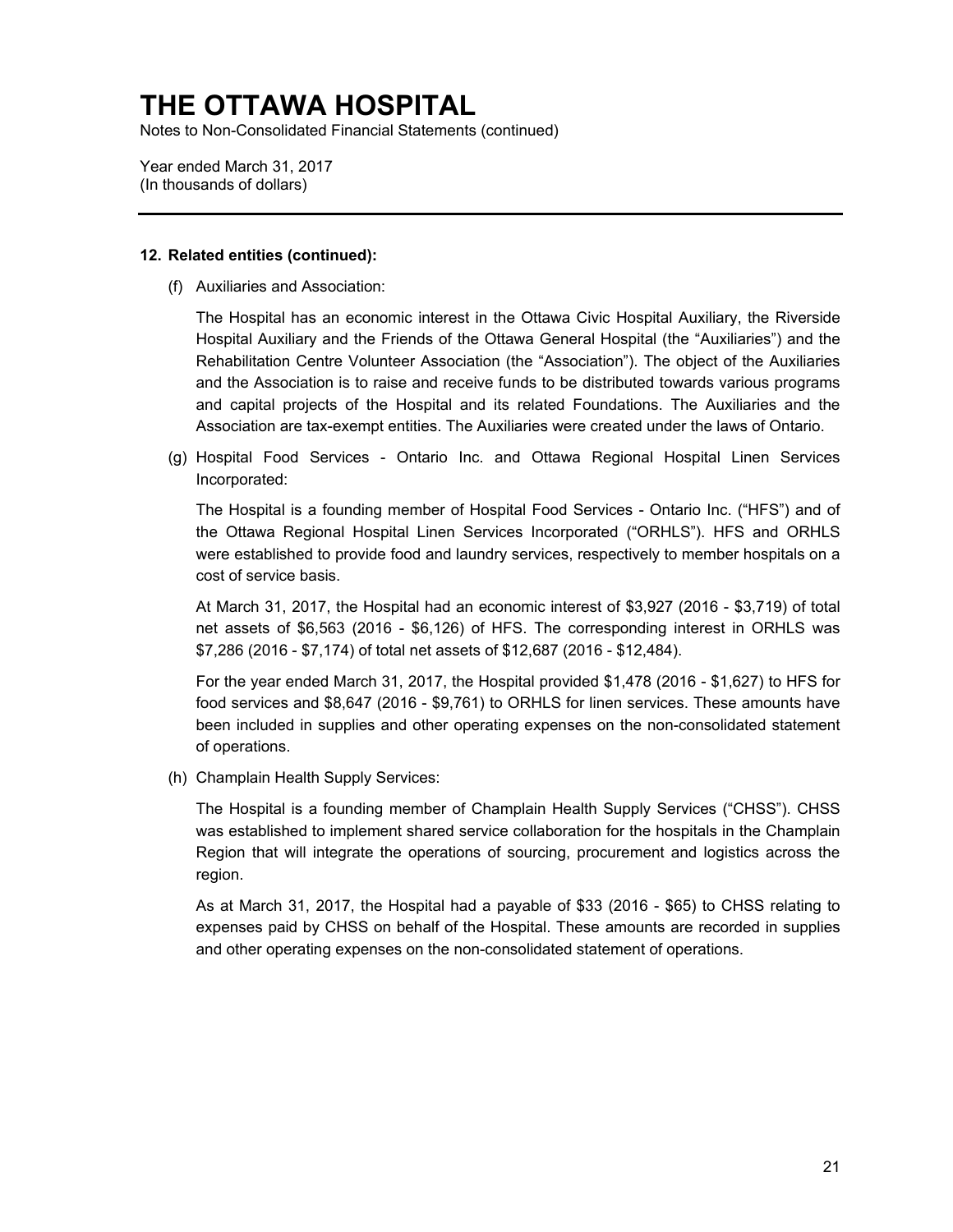Notes to Non-Consolidated Financial Statements (continued)

Year ended March 31, 2017 (In thousands of dollars)

#### **12. Related entities (continued):**

(i) University of Ottawa Heart Institute related parties:

By virtue of its interest in the University of Ottawa Heart Institute, The Ottawa Hospital is related to the following entities as described below.

(i) University of Ottawa Heart Institute Foundation:

The University of Ottawa Heart Institute Foundation ("the Foundation") is incorporated without share capital under the Canada Not-for-Profit Corporations Act. The Foundation coordinates and promotes fundraising and endowment activities to support and fund research, patient care, education and other activities concerning cardiovascular health at the Institute and the Ottawa Heart Institute Research Corporation ("the Corporation"). The Foundation is a registered charity and, as such, is exempt from income taxes under subsection 149(1)(l) of the Income Tax Act.

The Institute has an economic interest in the Foundation as the Foundation holds resources that are used to benefit the Institute. Included in accounts receivable is \$25 (2016 - \$Nil) owing from the Foundation. During the period, the Institute recorded \$6,439 (2016 - \$547) of funding received from the Foundation to support clinical programs, equipment purchases, and capital programs.

(ii) Alumni and Auxiliary:

The Institute also is related to the Ottawa Heart Institute Alumni Association ("the Alumni") and the Heart Institute Auxiliary ("the Auxiliary"). The object of the Auxiliary and the Alumni is to raise and receive funds to be distributed towards various programs and capital projects of the Institute, the Corporation and the Foundation. The Auxiliary and Alumni are tax-exempt entities created under the laws of Ontario.

(iii) Ottawa Heart Institute Research Corporation:

The Corporation is incorporated without share capital under the Canada Not-for-Profit Corporations Act. The purpose of the Corporation is to conduct, acquire, solicit or receive research money to operate and maintain laboratories and a research facility. The Corporation is a registered charity and, as such, is exempt from income taxes under subsection 149(1)(l) of the Income Tax Act. In addition, the Corporation is classified as a non-profit corporation for scientific research and experimental development as defined in subsection 149(1)(l) of the Income Tax Act.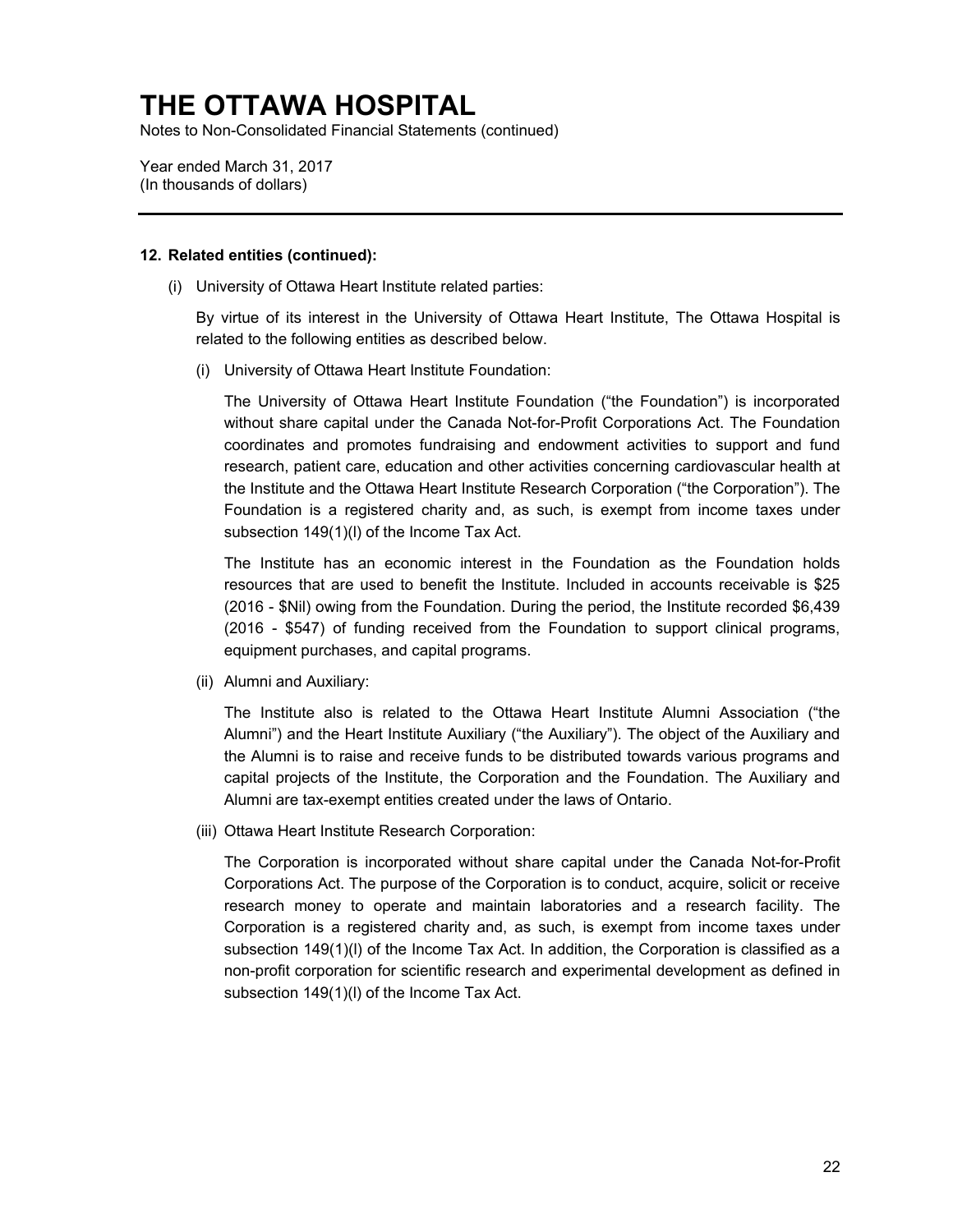Notes to Non-Consolidated Financial Statements (continued)

Year ended March 31, 2017 (In thousands of dollars)

### **12. Related entities (continued):**

- (i) University of Ottawa Heart Institute related parties (continued):
	- (iii) Ottawa Heart Institute Research Corporation (continued):

The Institute has an economic interest in the Corporation. Included in accounts receivable is \$297 (2016 - \$280) relating to construction projects and other costs incurred on behalf of the Corporation. Included in accounts payable is \$1,336 (2016 - \$749) relating to payroll and other support costs incurred by the Corporation. These amounts are non-interest bearing and have no specified terms of repayment. During the period, the Institute provided \$3,413 (2016 - \$4,220) of base funding in support of research to the Corporation. These amounts are recorded in supplies and other expenses on the statement of operations.

These transactions are considered to be in the normal course of operations and are measured at the exchange amount.

### **13. Commitments, contingencies and guarantees:**

- (a) The nature of the Hospital's activities is such that there is usually litigation pending or in process at any time. With respect to claims at March 31, 2017, management believes the Hospital has valid defenses and appropriate insurance coverage in place. In the event any claims are successful, management believes that such claims are not expected to have a material effect on the Hospital's financial position.
- (b) A group of hospitals, including the Hospital, have formed the Healthcare Insurance Reciprocal of Canada ("HIROC"). HIROC is registered as a Reciprocal pursuant to provincial Insurance Acts which permit persons to exchange with other persons reciprocal contracts of indemnity insurance. HIROC facilitates the provision of liability insurance coverage to health care organizations in the provinces and territories where it is licensed. Subscribers pay annual premiums, which are actuarially determined, and are subject to assessment for losses in excess of such premiums, if any, experienced by the group of subscribers for the year in which they were a subscriber. No such assessments have been made to March 31, 2017.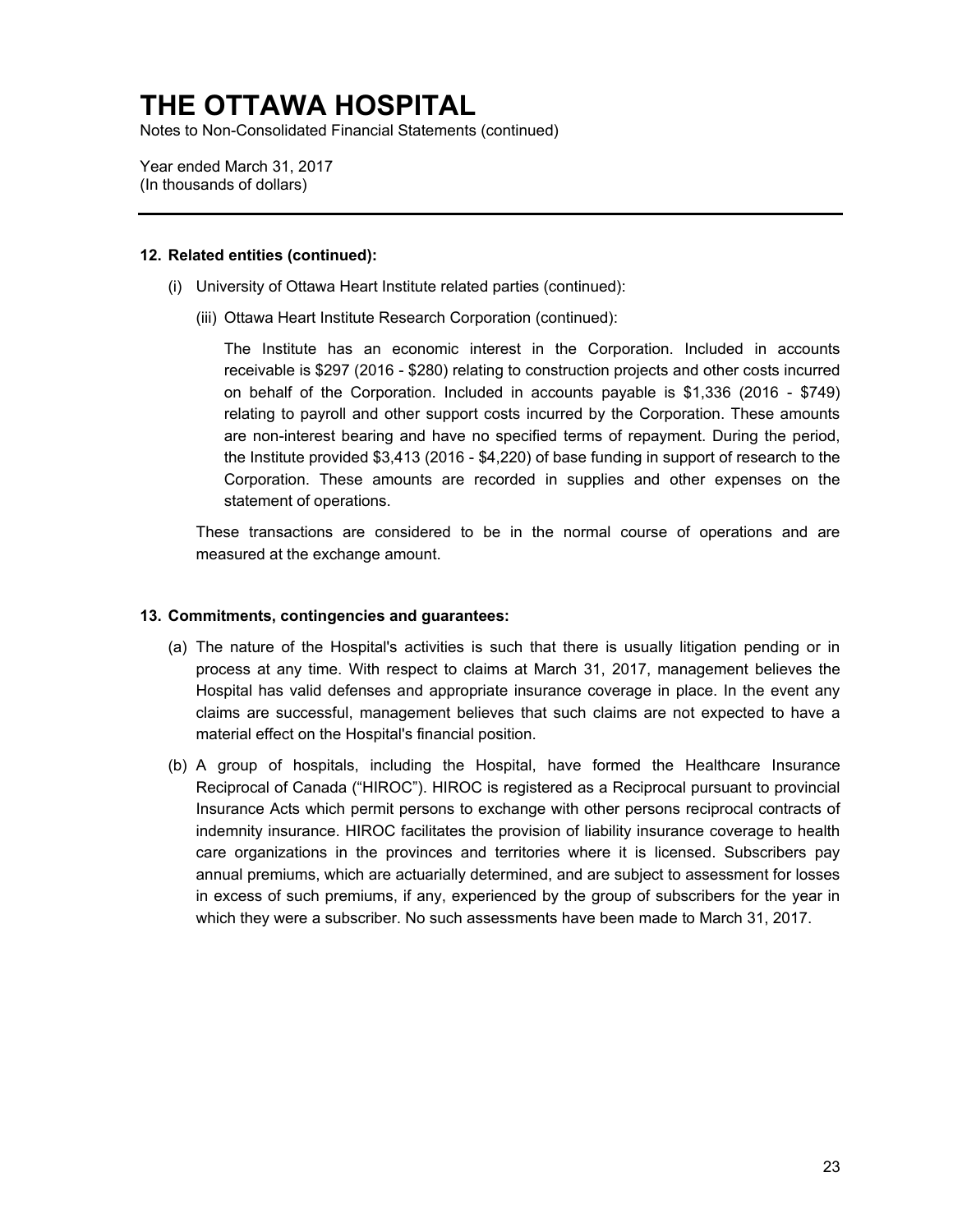Notes to Non-Consolidated Financial Statements (continued)

Year ended March 31, 2017 (In thousands of dollars)

### **13. Commitments, contingencies and guarantees (continued):**

- (c) At March 31, 2017, HFS had \$4,501 (2016 \$5,870) outstanding on an available line of credit of \$6,043 (2016 - \$6,590), with the Hospital guaranteeing 48.1%. The guarantee continues until the loan, including accrued interest and fees, has been paid in full. In the event of any breach of covenants associated with this line of credit, the Hospital may be required to advance capital to HFS in accordance with its guarantee of the debt. At March 31, 2017, the Hospital's share of the potential debt repayment should HFS default on the line of credit is \$2,165 (2016 - \$2,823). As at the date of the audit report, there has been no such request by the debtor.
- (d) To the extent permitted by law the Hospital indemnifies present and former directors and officers against certain claims that may be made against them as a result of their service as directors or officers. The Hospital purchases directors' and officers' liability insurance that may be available in certain instances. The nature and likelihood of these arrangements preclude the Hospital from making a reasonable estimate of the maximum potential amount the Hospital could be required to pay to counterparties. The Hospital believes the likelihood that it will incur significant liability under these arrangements is remote and accordingly, no amount has been recorded in the non-consolidated financial statements for these guarantees.
- (e) At March 31, 2017, the Hospital has an environmentally contaminated site and has not recorded a liability for remediation costs as the probability and the measurement of such costs are indeterminable at this time.
- (f) At March 31, 2017, letters of credit totaling \$Nil (2016 \$36) were issued primarily to governmental authorities to guarantee fulfillment of the Hospital's obligations with respect to the installation of road, water, sewer and drainage improvements on Hospital-owned land.
- (g) The Hospital has construction in progress recorded in capital assets of \$11,714 at March 31, 2017 (2016 - \$9,701). The cost to complete this construction is estimated at \$54,884 (2016 - \$57,312).
- (h) As a member of the Ottawa Health Sciences Centre Inc., the Hospital is party to a Thermal Energy Agreement (TEA) with Trans/Alta Corporation for the purchase of thermal energy for heating and humidifying the Hospital. In 2009, the TEA was re-negotiated and resulted in a ten-year extension of its term from January 1, 2013 to January 1, 2023.